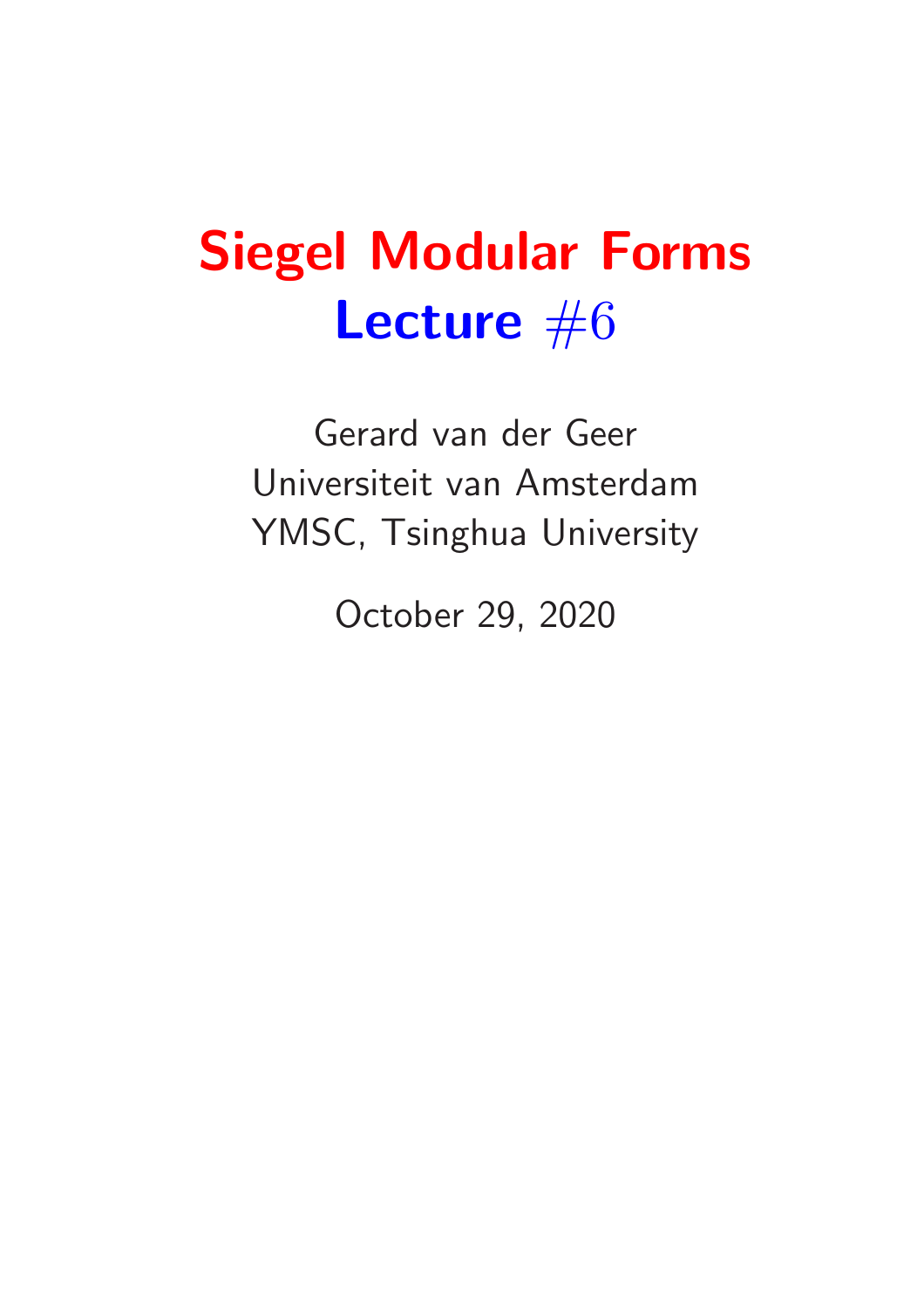## Baily-Borel Compactification

Also called Satake compactification. Recall we have a topological compactification

$$
\Gamma_g \backslash \mathcal{H}_g^* = \sqcup_{r=0}^g \Gamma_r \backslash \mathcal{H}_r
$$

We define a sheaf of rings  $\mathcal{F}$ : for U open set

$$
\mathcal{F}(U) := \{ f : U \to \mathbf{C}, \, \text{ f continuous \atop f|U \cap (\Gamma_g \setminus \mathcal{H}_g) \text{holom.}} \}
$$

A ringed space  $(X, \mathcal{F})$  is called an analytic space if for all  $x \in X$  there is an open nhd U of  $x$  and an isomorphism of ringed spaces

$$
(U, \mathcal{F}|U) \cong (Y, \mathcal{O}_Y)
$$

with  $Y \subset \mathbf{C}^n$  the zero set of finitely many analytic functions.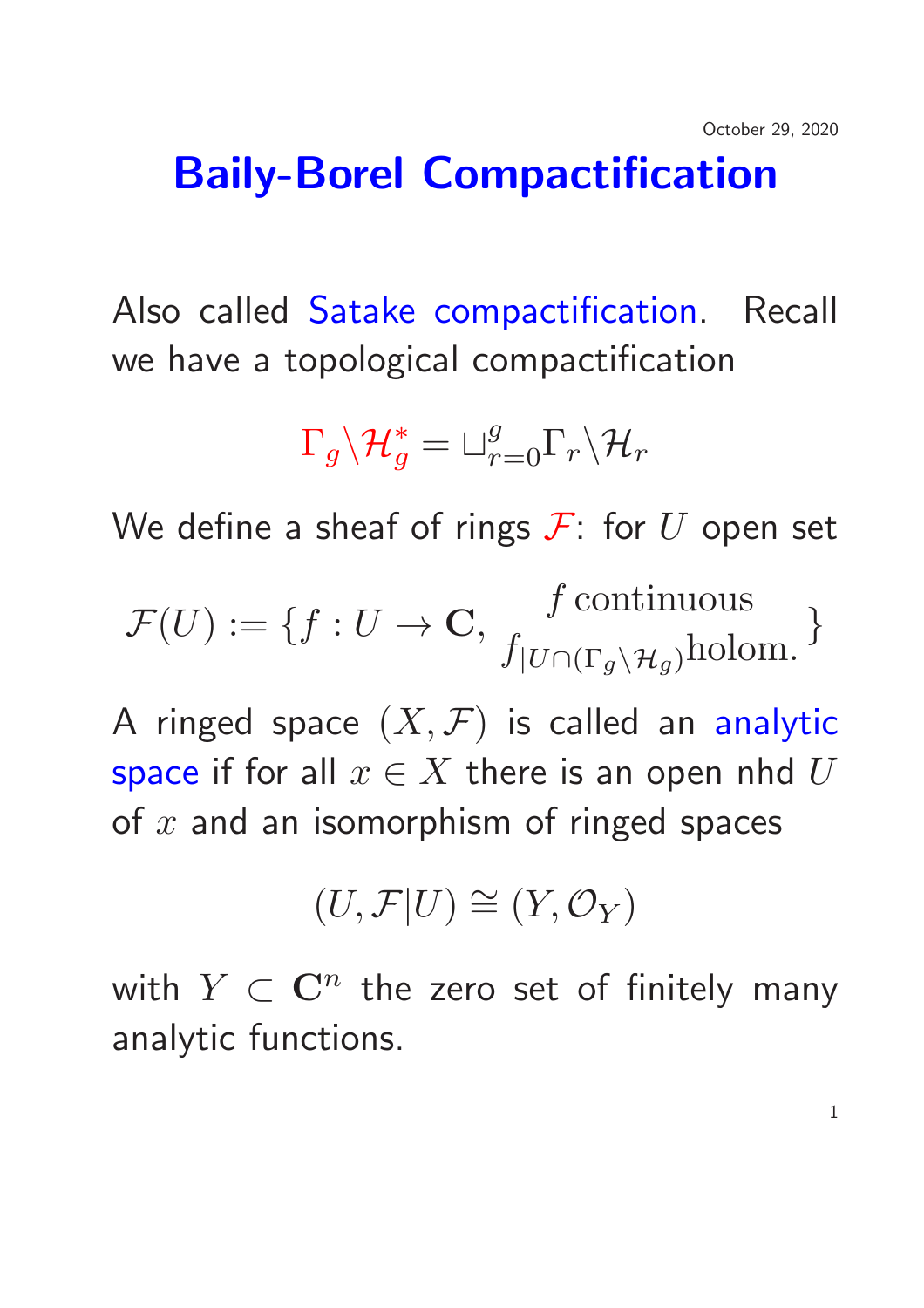We have the following situation:  $X$  a locally compact Hausdorff space which is stratified  $X = \cup_i X_i$  together with a sheaf of rings  ${\cal F}$  such that each  $X_i$  is a normal analytic space and

1)  $X_0$  is dense in X with  $\dim X_i \leq \dim X$ with  $=$  only for  $i=0$ .  $\cup_{i:\dim X_i\leq d} X_i$  is closed.

2) Every  $x \in X$  has a basis of open nhds  ${U<sub>j</sub>}$  such that  $U<sub>j</sub> \cap X<sub>0</sub>$  is connected.

3)  $\mathcal{F}_{|X_i} = \mathcal{O}_{X_i}$ 

4) every  $x \in X$  has a nhd  $U_x$  such that elements of  $\mathcal{F}(U)$  separate points.

Then (Fact):  $(X, \mathcal{F})$  is a normal analytic space and for each d the set  $X^{\leq d} = \bigcup_{\dim X_i \leq d}$ is an analytic subspace.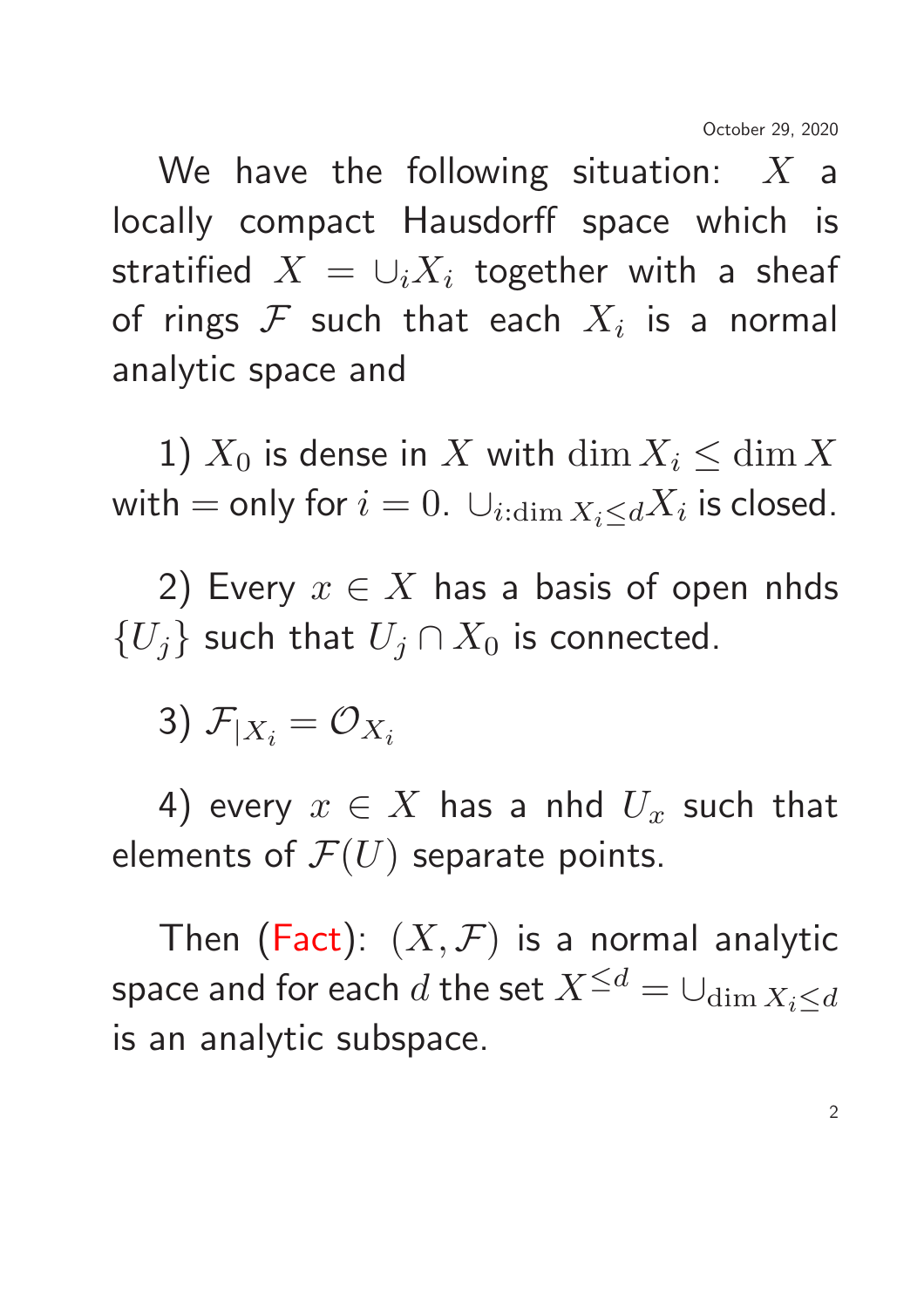We apply this to  $\Gamma_g \backslash \mathcal{H}^*_g$ . Checking the conditions using induction is not difficult.

Conclusion:  $\Gamma_g \backslash \mathcal{H}^*_g$  is a normal analytic space.

We want to see that it is an algebraic variety.

**Lemma 1.** The ring  $R = \bigoplus_k M_k(\Gamma_q)$  is integrally closed.

Proof. A graded ring is integrally closed if every quotient of homogeneous elements that is integral over  $R$  is in  $R$ .

If  $f_1$  and  $f_2$  are two modular forms (of weights  $k_1$  and  $k_2$ ) and  $f = f_1/f_2$  is integral over  $R$  then  $f$  is holomorphic since the ring of holomorphic functions on  $\mathcal{H}_q$  is integrally closed. So  $f$  is a holomorphic modular form of weight  $k_1 - k_2$ . Q.e.d.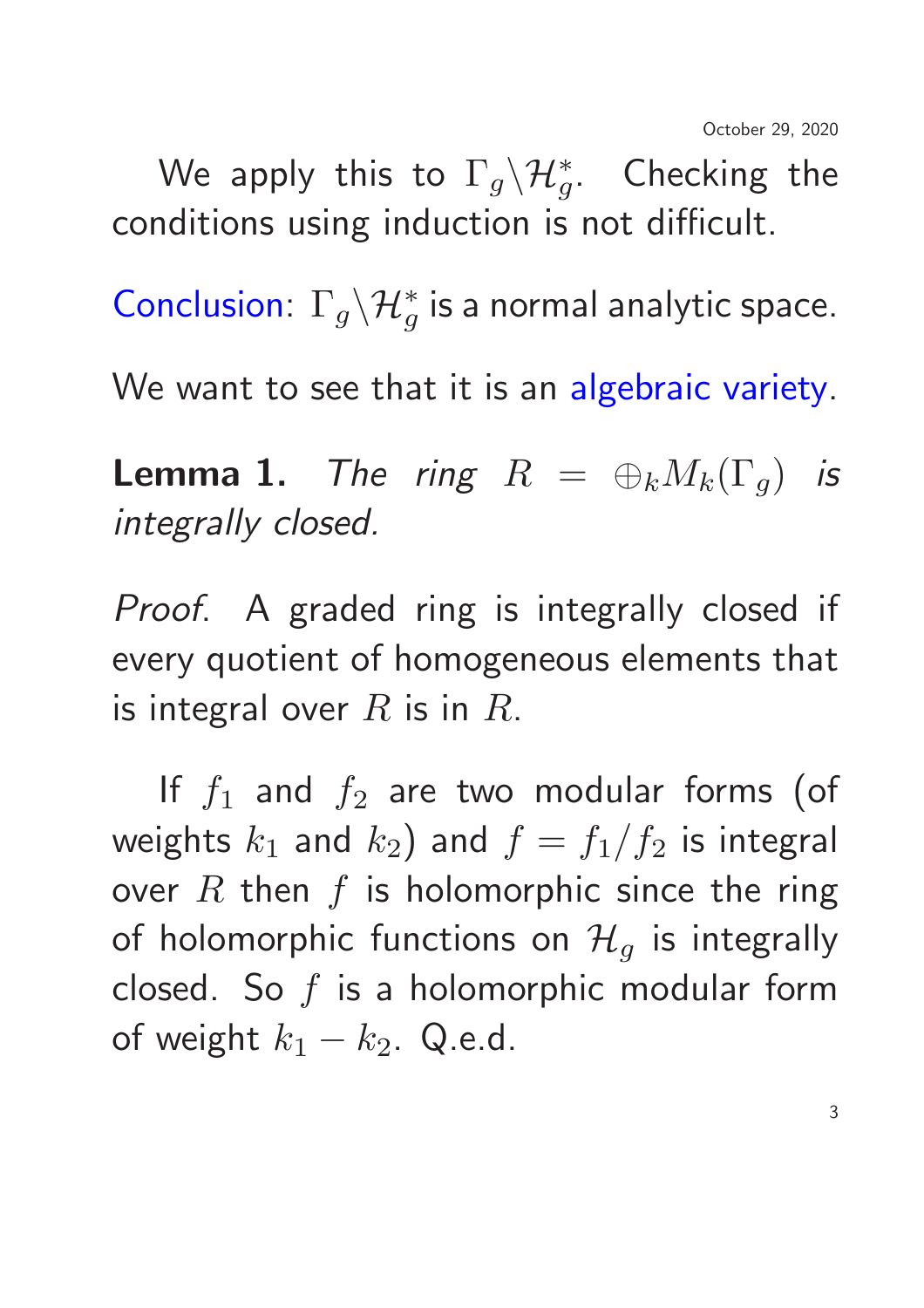We prove that

$$
\Gamma_g \backslash \mathcal{H}_g^* = \Gamma_g \backslash \mathcal{H}_g \,\sqcup\, \Gamma_{g-1} \backslash \mathcal{H}_{g-1}^*
$$

is algebraic by induction. The cases  $g = 0$ and  $g=1$  are clear. We show that  $\Gamma_g \backslash \mathcal{H}^*_g$ can be embedded in  $\mathbf{P}^{N}$  by modular forms.

We assume by induction that there are modular forms

 $f_0, \ldots, f_n$ 

of the same weight (say in  $M_k(\Gamma_{q-1})$ ) that embed  $\Gamma_{g-1} \backslash \mathcal{H}_{g-1}^*$  into projective space via:

$$
x \mapsto (f_0(x) : \cdots : f_n(x))
$$

Now use that

$$
\Phi: M_k(\Gamma_g) \to M_k(\Gamma_{g-1})
$$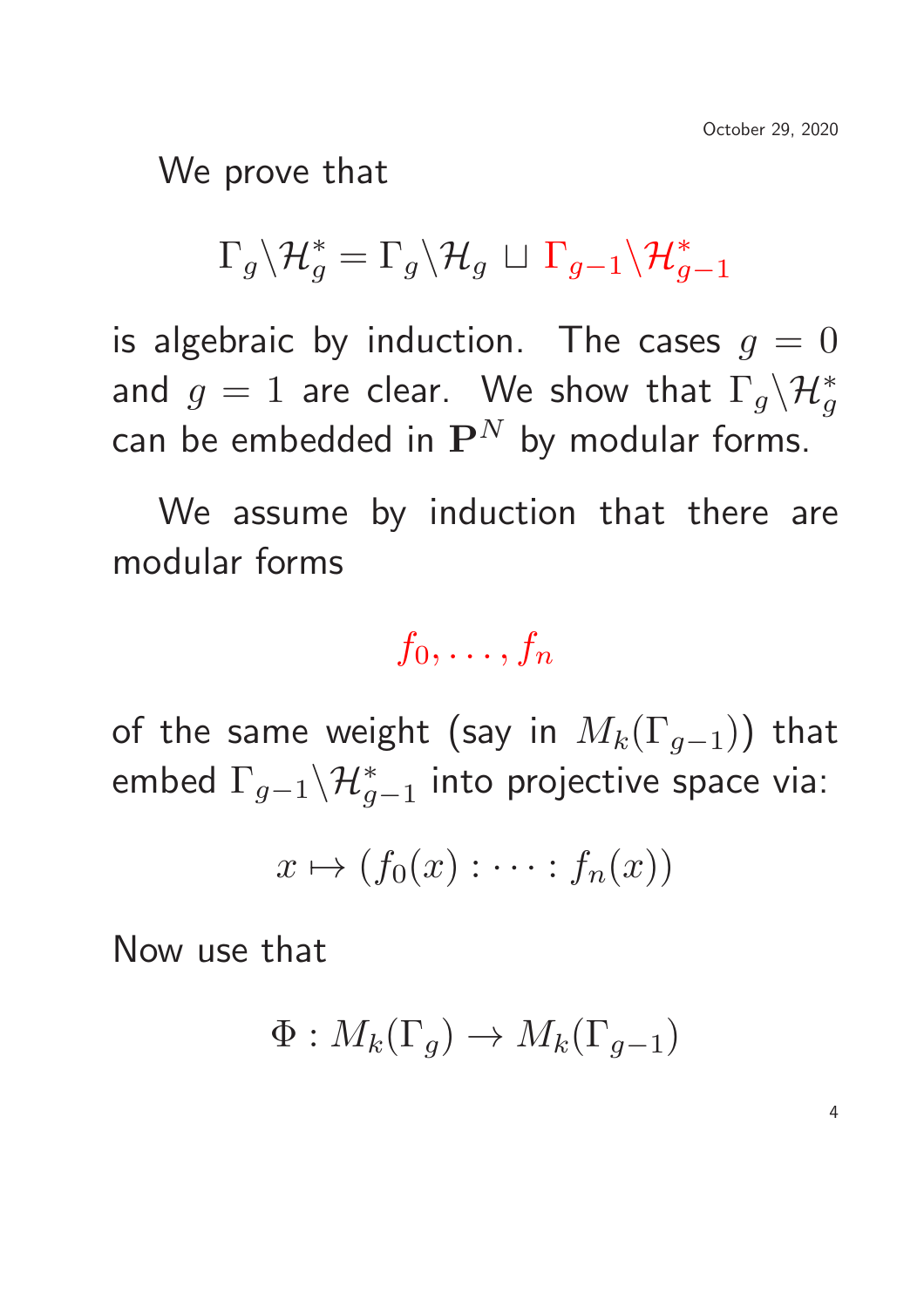is surjective for  $k$  large. If necessay replace  $f_i$ by their powers so that these are in the image of  $\Phi$ . Say

$$
\Phi(F_i)=f_i\,.
$$

Put  $Z =$  set of common zeros of  $(F_0, \ldots, F_n)$ . The  $F_i$  have no common zeros in  $\Gamma_{g-1} \backslash \mathcal{H}_{g-1}^*$ , so Z is relatively compact in  $\Gamma_q \backslash \mathcal{H}_q$ .

We know we can construct a modular form  $F_{n+1}$  not vanishing on all of Z. By compactness and after finitely many steps we have  $F_0, \ldots, F_{n+m}$  without common zeros in  $\Gamma_q \backslash \mathcal{H}_q$ . We may assume that these have the same weight (take powers if necessary).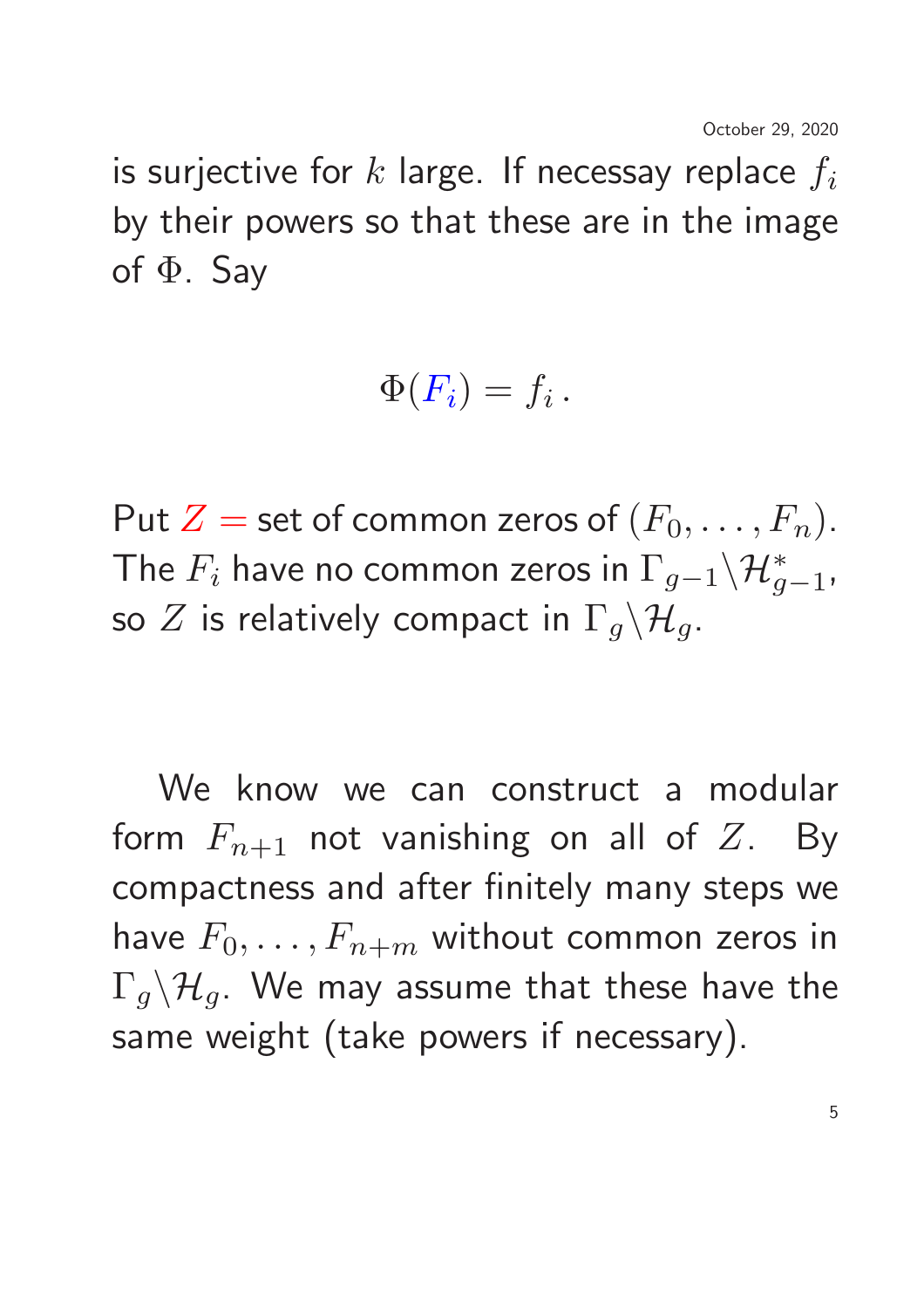October 29, 2020

These forms  $F_0, \ldots, F_{n+m}$  define an analytic map

$$
\Gamma_g \backslash \mathcal{H}_g^* \to \mathbf{P}^N
$$

It is well-defined, but maybe not injective and maybe not an embedding.

Suppose we have two points (in  $\Gamma_g \backslash \mathcal{H}_g$ ) with the same image. Then we can find a modular form separating these points. Add this form to the  $F_i.$  After repeating this finitely many steps we have forms  $F_0, \ldots, F_N$ that define an injective map

$$
\Gamma_g \backslash \mathcal{H}_g^* \to \mathbf{P}^N
$$

The image  $Y$  is compact and is by a theorem of Grauert an analytic subset of  $\mathbf{P}^{N}$ , hence by a theorem of Chow it is an algebraic variety.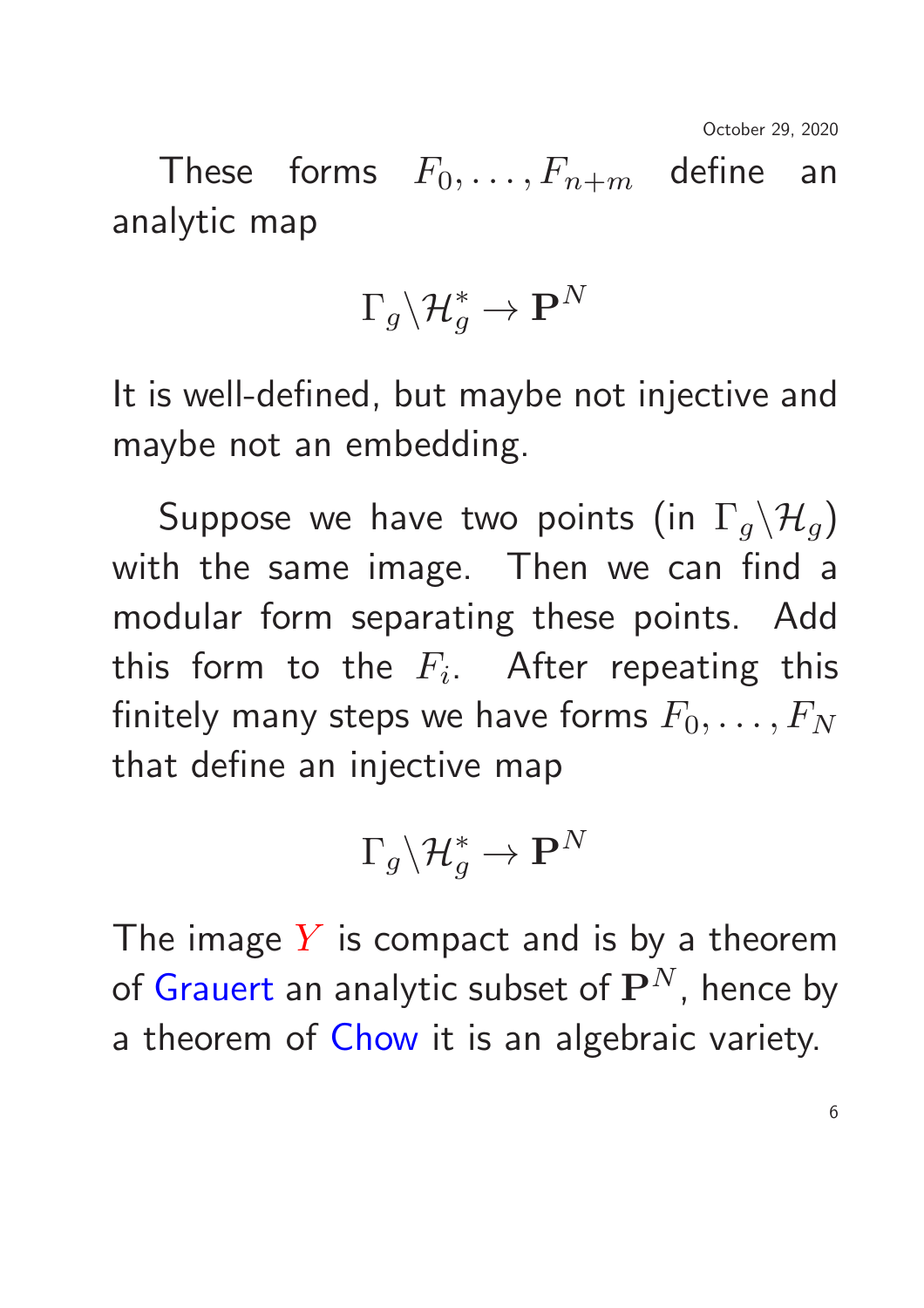Any polynomial vanishing on  $Y$  is a modular form vanishing on  $\Gamma_q \backslash \mathcal{H}_q$ , hence is zero. So the ideal of  $Y$  is given by the ideal of relations between the  $F_0, \ldots, F_N$ .

Replace now the ring generated by  $F_0, \ldots, F_N$  by its integral closure. This is a finitely generated ring (say by  $G_0, \ldots, G_M$ ) and defines an algebraic variety  $Y'$  together with an analytic map

$$
\Gamma_g\backslash\mathcal{H}_g^*\to Y'
$$

 $x \mapsto (G_0(x) : \ldots : G_M(x))$ 

that is bijective. Both spaces are normal analytic spaces, therefore this must be an isomorphism of analytic spaces. Q.e.d.

**Corollary 1.** The ring  $R_q = \bigoplus_k M_k(\Gamma_q)$  is a finitely generated ring.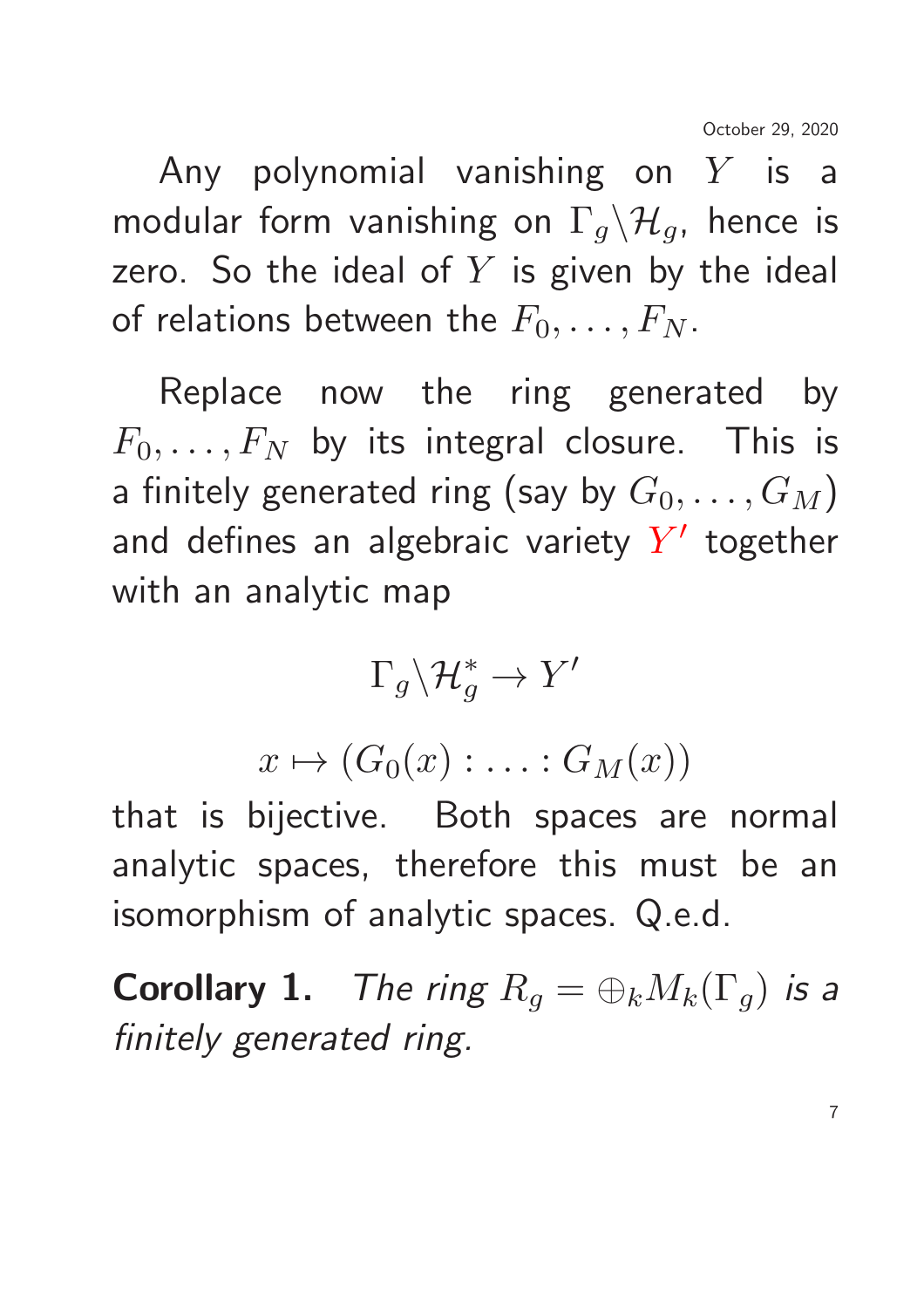We can write

$$
\mathcal{A}_g^* = \text{Proj}(\oplus_k M_k(\Gamma_g)).
$$

The line bundle  $\mathcal{L} = \det(\mathbf{E})$  is an ample line bundle on  $\mathcal{A}^*_g$ . The finite dimensionality of  $M_k(\Gamma_g)$  follows immediately and also the bound  $\dim M_k(\Gamma_g) = O(k^{g(g+1)/2}).$ 

If we consider the  $f_0, \ldots, f_N \in M_k(\Gamma_q)$  on the rank 1- partial compactification  $\Gamma_q \backslash \mathcal{H}_q \sqcup$  $D$  with  $D$  the divisor at infinity with

$$
D\sim \mathcal{X}_{g-1}/\langle \pm 1\rangle
$$

then it is clear that the (pull backs of the)  $f_i$ are constant on the fibres of

$$
\mathcal{X}_{g-1}\to \Gamma_{g-1}\backslash \mathcal{H}_{g-1}
$$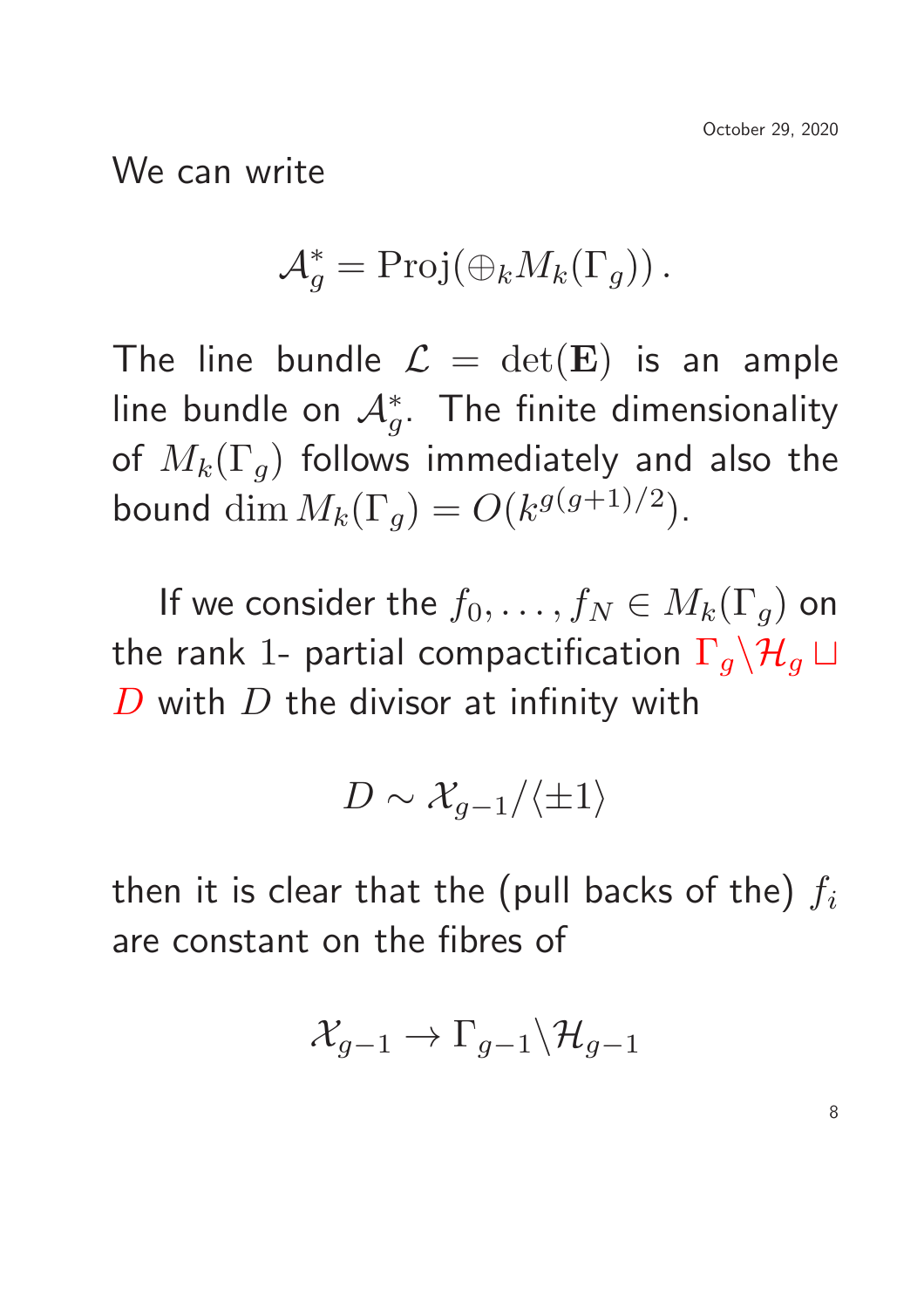October 29, 2020

Indeed, we look for  $f = \sum_m \varphi_m(\tau_1, z) q_2^m$  $\frac{m}{2}$  at  $\varphi_0(\tau, z)$  and for  $\varphi_m$  the factor is

$$
e^{-2\pi i(m\xi'\tau_1\xi+2m\xi'z)}
$$

So under the map  $\Gamma_q \backslash \mathcal{H}_q \sqcup D \rightarrow \mathbf{P}^N$ these fibres are blown down (contracted). This shows that for  $g \geq 2$  the Satake compactification is very singular.

It is convenient to have a smooth compactification of  $\Gamma_q \backslash \mathcal{H}_q$ . Igusa constructed a partial desingularization by 'blowing up the ideal of cusp forms'. For  $g = 2$  it leads to a non-singular model of  $\mathcal{A}_{g}^{\ast}[n]$  for  $n\geq3.$ 

The rank 1 partial compactification often is a good substitute for a smooth model. Mumford's theory of toroidal compactifications allows one to construct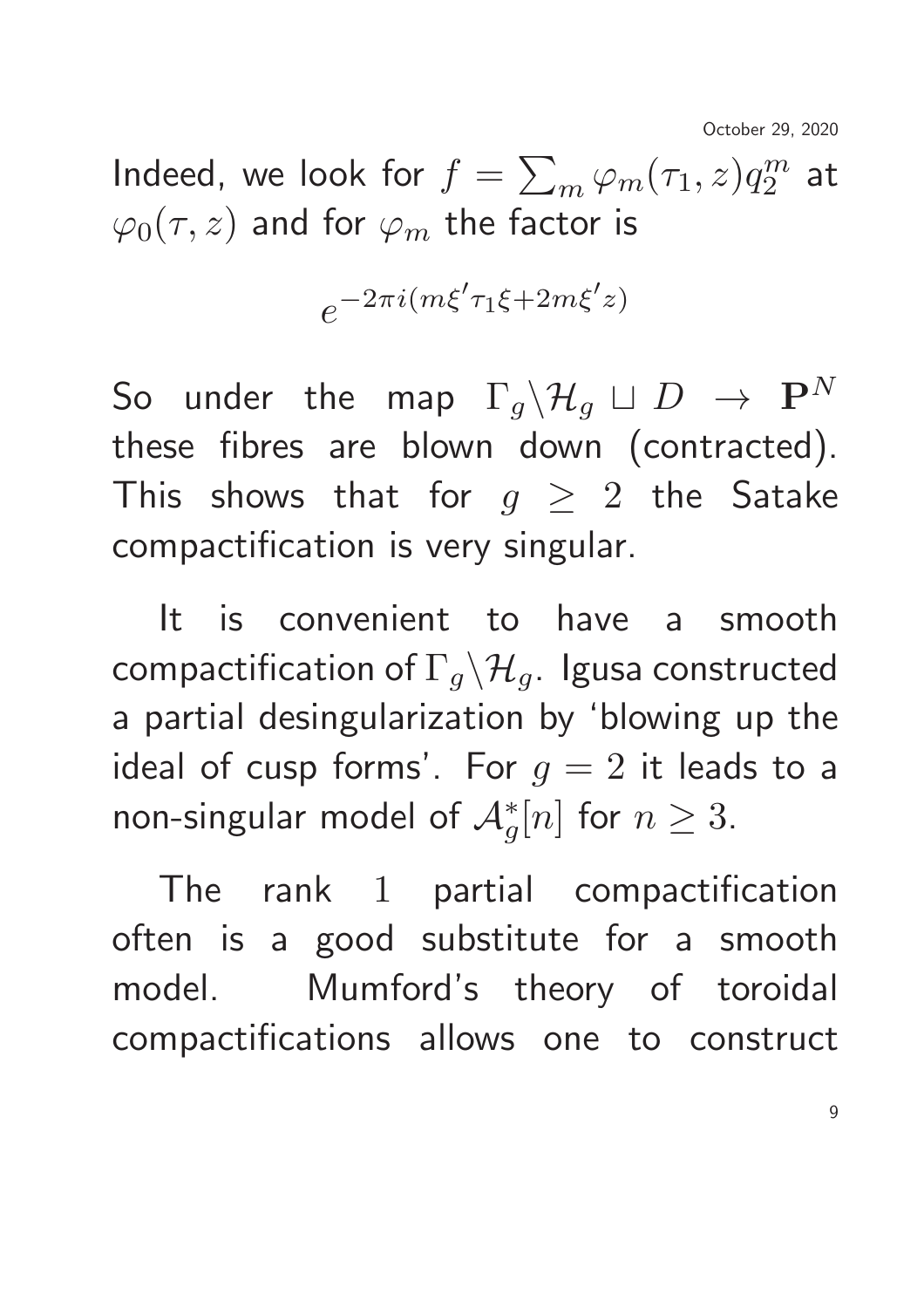smooth compactifications (say of  $\mathcal{A}_g[n]$  for  $n \geq 3$ ) but in general these depend on choices.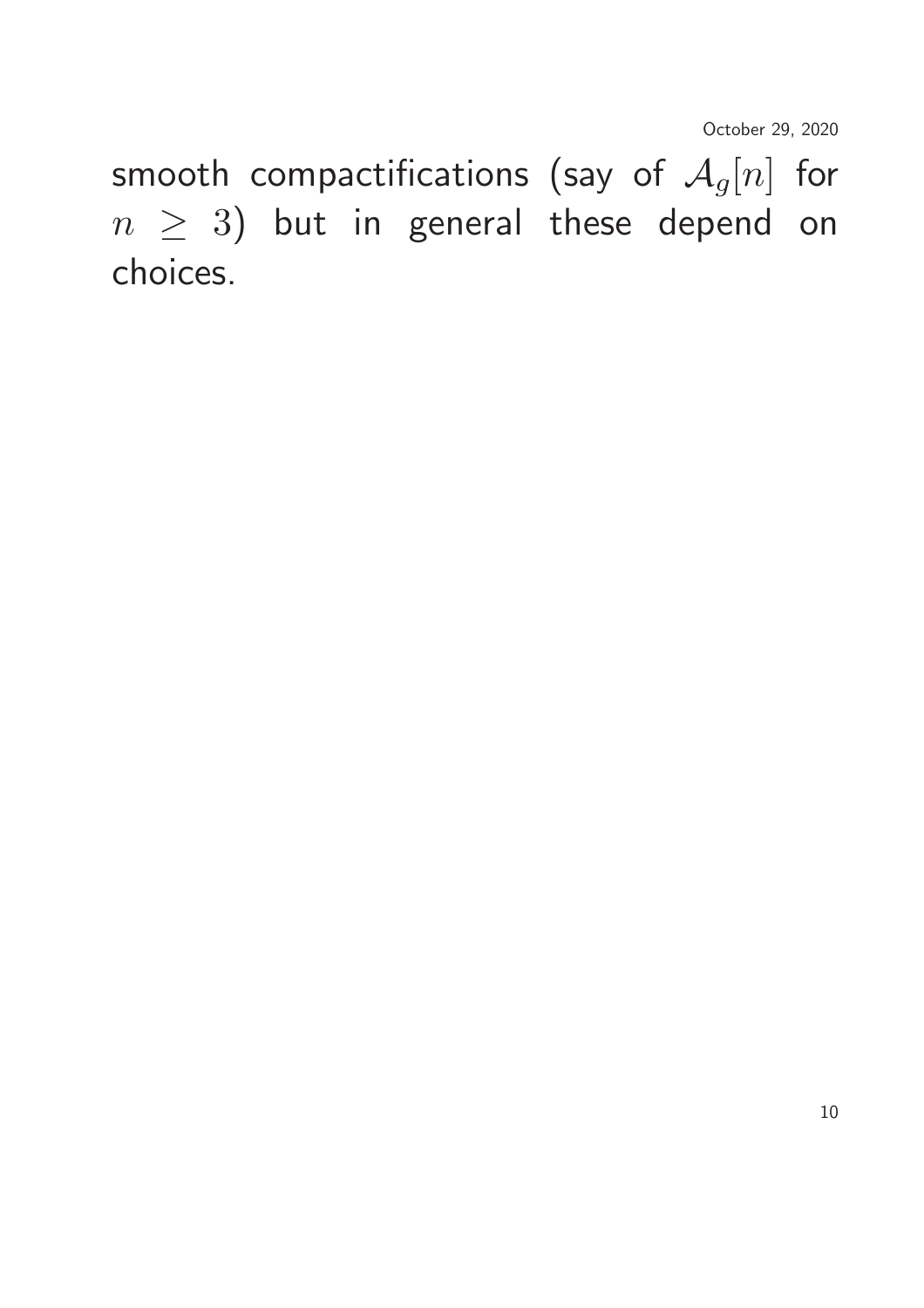.

## Constructing Siegel Modular Forms

Theta Characteristics. Consider Riemann's theta function on  $\mathcal{H}_q \times \mathbf{C}^g$ 

$$
\theta(\tau,z) = \sum_{m \in \mathbf{Z}^g} e^{\pi i m' \tau m + 2\pi i m' z}
$$

Note that such a series converges very rapidly. For  $\tau$  fixed this is a section of  $\mathcal{O}_{X_\tau}(\Theta)$ on  $X_{\tau}$ . But for  $z = 0$  the function  $\theta(\tau,0)$  is a "modular form of weight  $1/2$ ". The transformation behavior was studied classically.

Consider vectors  $\epsilon =$  $\lceil \eta \rceil$  $\delta$  $\mathcal{L}$ with  $\eta, \delta$  column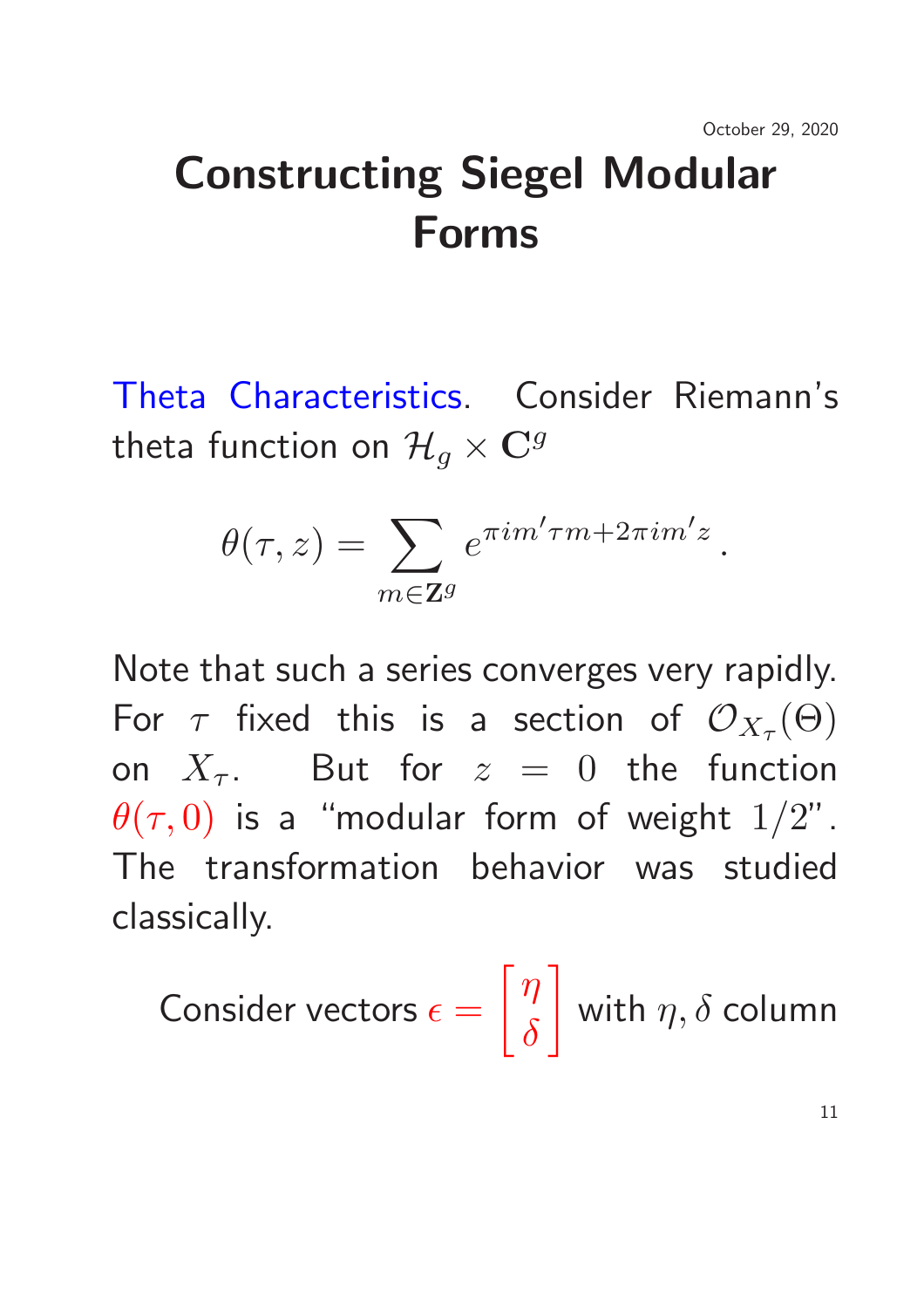vectors in  $\{0,1\}^g$ . Define a parity

$$
\eta' \delta \hspace{.05in} \mathrm{mod} \hspace{.05in} 2 \, .
$$

We have  $2^{2g}$  such characteristics and  $2^{g-1}(2^g-1)$  are odd. We define

$$
\theta[\epsilon](\tau) = \sum_{m \in \eta/2 + \mathbf{Z}^g} e^{2\pi i m' \tau m + m' \delta/2}
$$

Identically zero for  $\epsilon$  odd. These define modular forms of weight  $1/2$  on congruence subgroups  $\Gamma_q[4,8]$ . That is the subgroup of  $\Gamma_a[4]$  consisting of  $\gamma = (a, b; c, d)$  with

$$
diag(b) \equiv 0 \equiv diag(c) \pmod{8}
$$

We can use symmetric expressions of these to construct modular forms in level 1: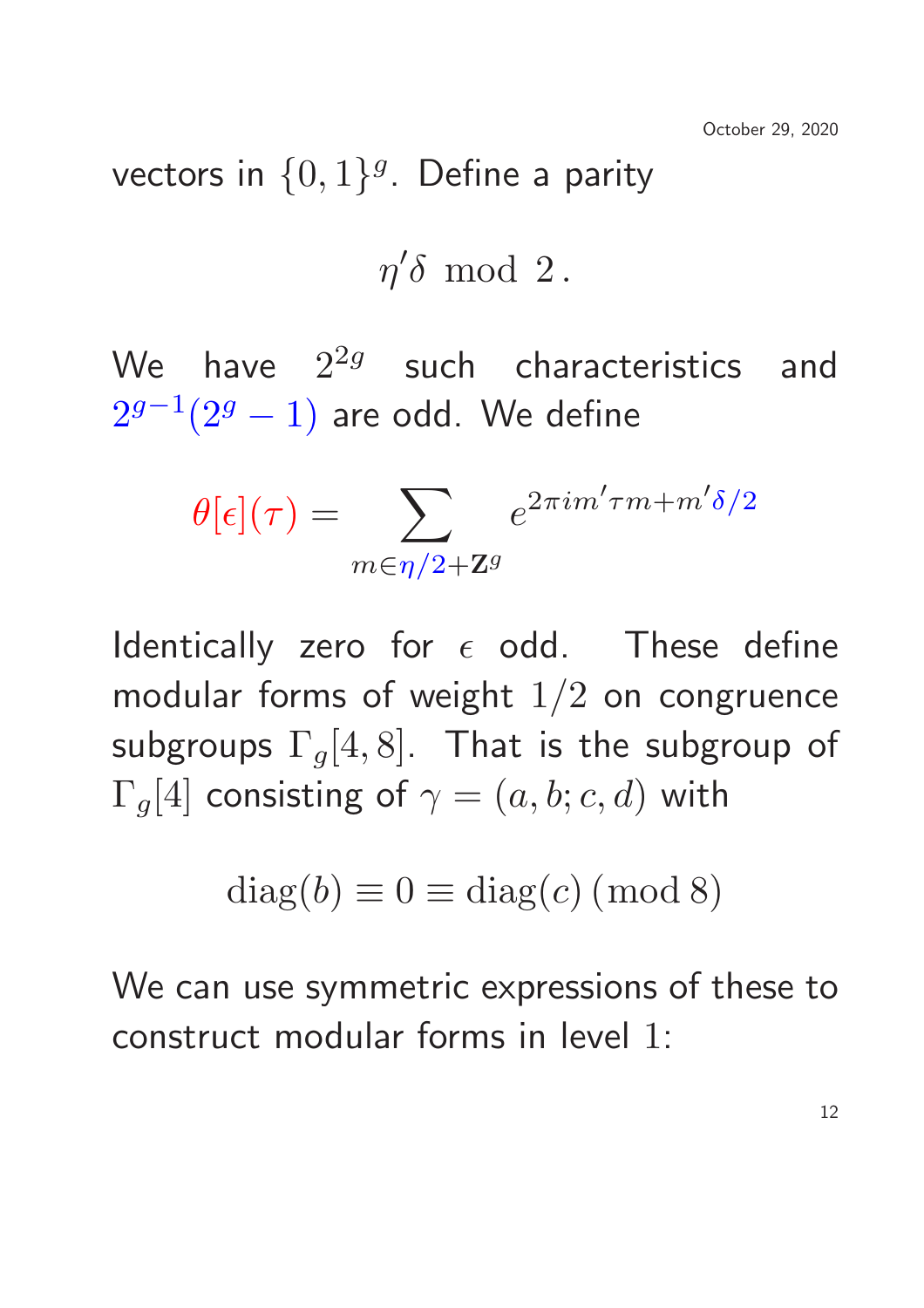$$
g = 1
$$
  

$$
\left(\theta \begin{bmatrix} 0 \\ 0 \end{bmatrix} \theta \begin{bmatrix} 0 \\ 1 \end{bmatrix} \theta \begin{bmatrix} 1 \\ 0 \end{bmatrix}\right)^8 = 2^8 \Delta \in S_{12}(\Gamma_1)
$$
  

$$
g = 2
$$

$$
\prod_{\epsilon \text{ even}} \theta[\epsilon]^2 = 2^{14} \chi_{10} \in S_{10}(\Gamma_2)
$$

Let us pause to remark that  $\Gamma_2$  has a character:

$$
\chi: \operatorname{Sp}(4,\mathbf{Z}) \to \operatorname{Sp}(4,\mathbf{Z}/2\mathbf{Z}) \cong \mathfrak{S}_6 \xrightarrow{\operatorname{sgn}} \{\pm 1\}
$$

Reiner showed that

$$
[\Gamma_g : \Gamma'_g] = \begin{cases} 12 & g = 1 \\ 2 & g = 2 \\ 1 & g > 2 \end{cases}
$$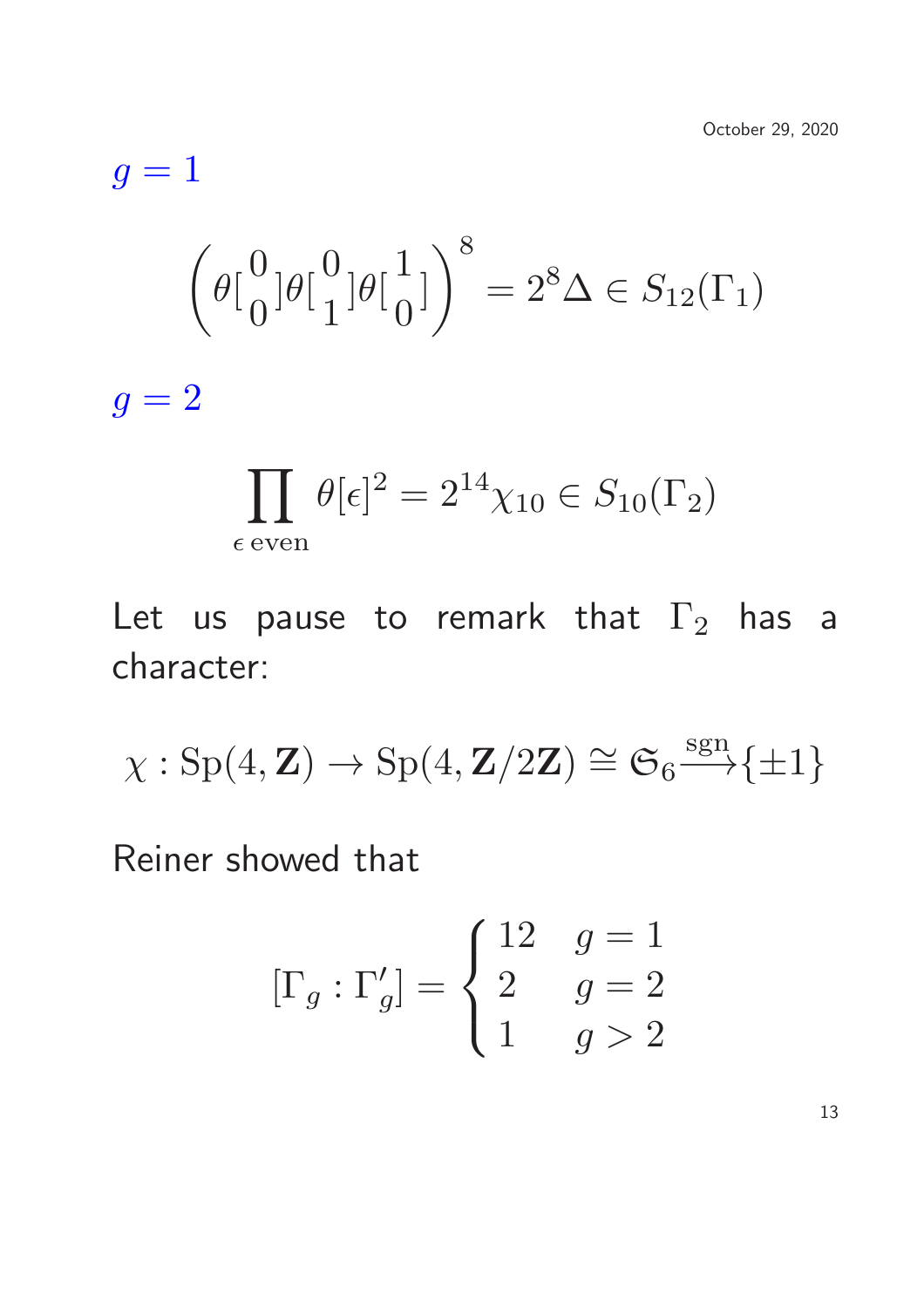#### with  $\Gamma_c'$  $_{g}^{\prime}$  the commutator subgroup.

Then one checks

$$
\chi_5 = \frac{1}{2^7} \prod_{\epsilon \text{ even}} \theta[\epsilon] \in M_5(\Gamma_2, \chi)
$$

with  $\chi_{5}^{2}=\chi_{10}.$  We put

$$
\chi_5 \sum_E \pm (\theta[\epsilon_1] \theta[\epsilon_2] \theta[\epsilon_3])^{20} \in S_{35}(\Gamma_2)
$$

with E the set of triples  $(\epsilon_1, \epsilon_2, \epsilon_3)$  of even characteristics such that the sum is odd.

 $g = 3$ 

$$
\prod_{\epsilon \text{ even}} \theta[\epsilon] = \chi_{18} \in S_{18}(\Gamma_3)
$$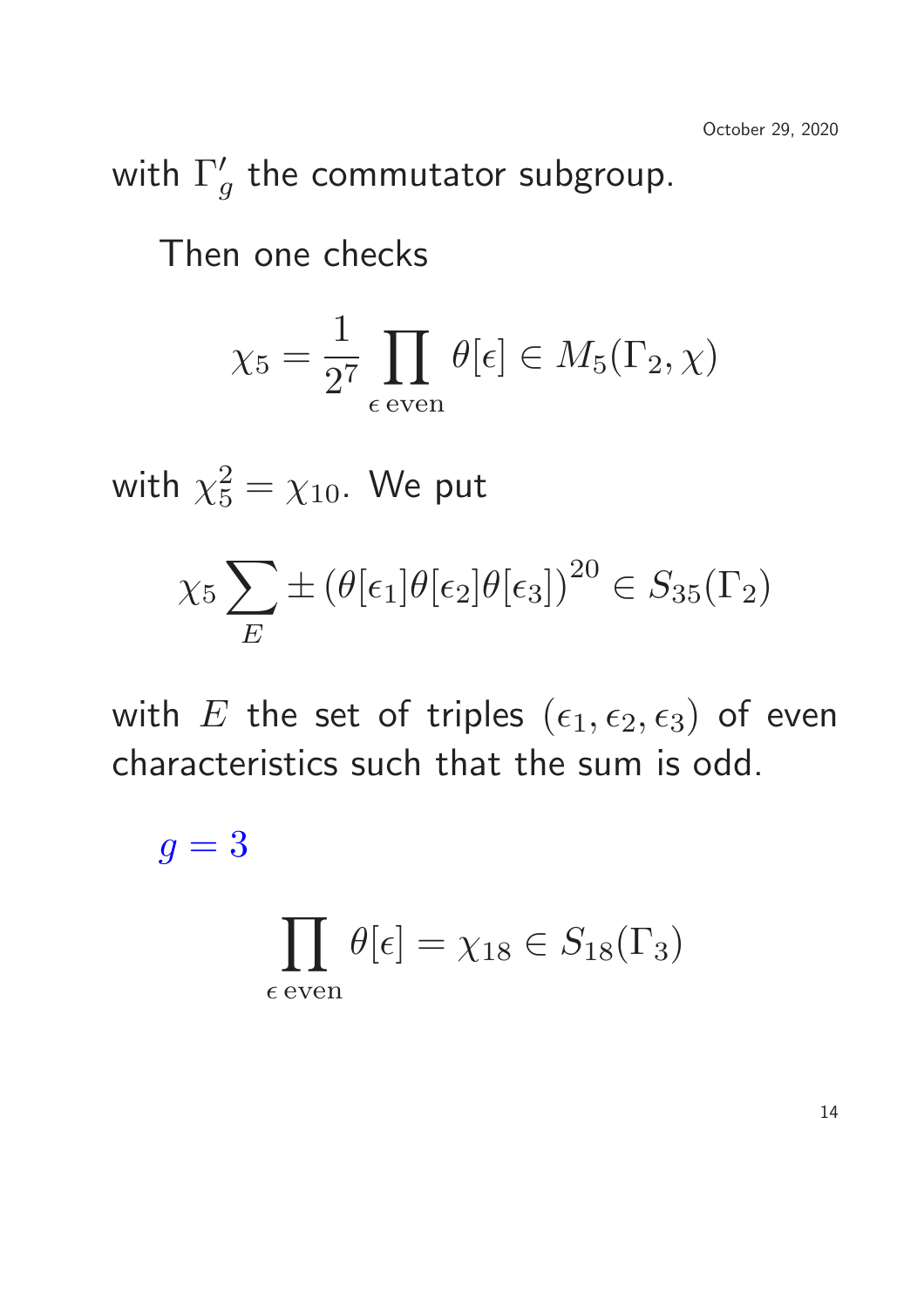For  $g = 2$  we have 16 theta characteristics; 10 even ones, 6 odd ones. The fourth powers of the ten theta constants  $\theta[\epsilon](\tau,0)^4$  are modular forms of weight 2 and level 2:

$$
\theta[\epsilon](\tau,0)^4 \in M_2(\Gamma_2[2])\,.
$$

Call these  $x_1, \ldots, x_{10}$ . These satisfy linear relations like  $x_1 - x_4 - x_6 - x_7 = 0$  and span a space of dimension 5. The group  $\mathfrak{S}_6 \cong \mathrm{Sp}(4,\mathbf{Z}/2\mathbf{Z})$  acts on it. The  $x_i$  define a map

$$
\mathcal{A}_2[2] \to \mathbf{P}^4 \subset \mathbf{P}^9
$$

and it extends to an embedding  $\mathcal{A}_{2}^{\ast}[2]\hookrightarrow\mathbf{P}^{4}.$ We can determine the equation

$$
\left(\sum_{i=1}^{10} x_i^2\right)^2 - 4\sum_{i=1}^{10} x_i^4 = 0
$$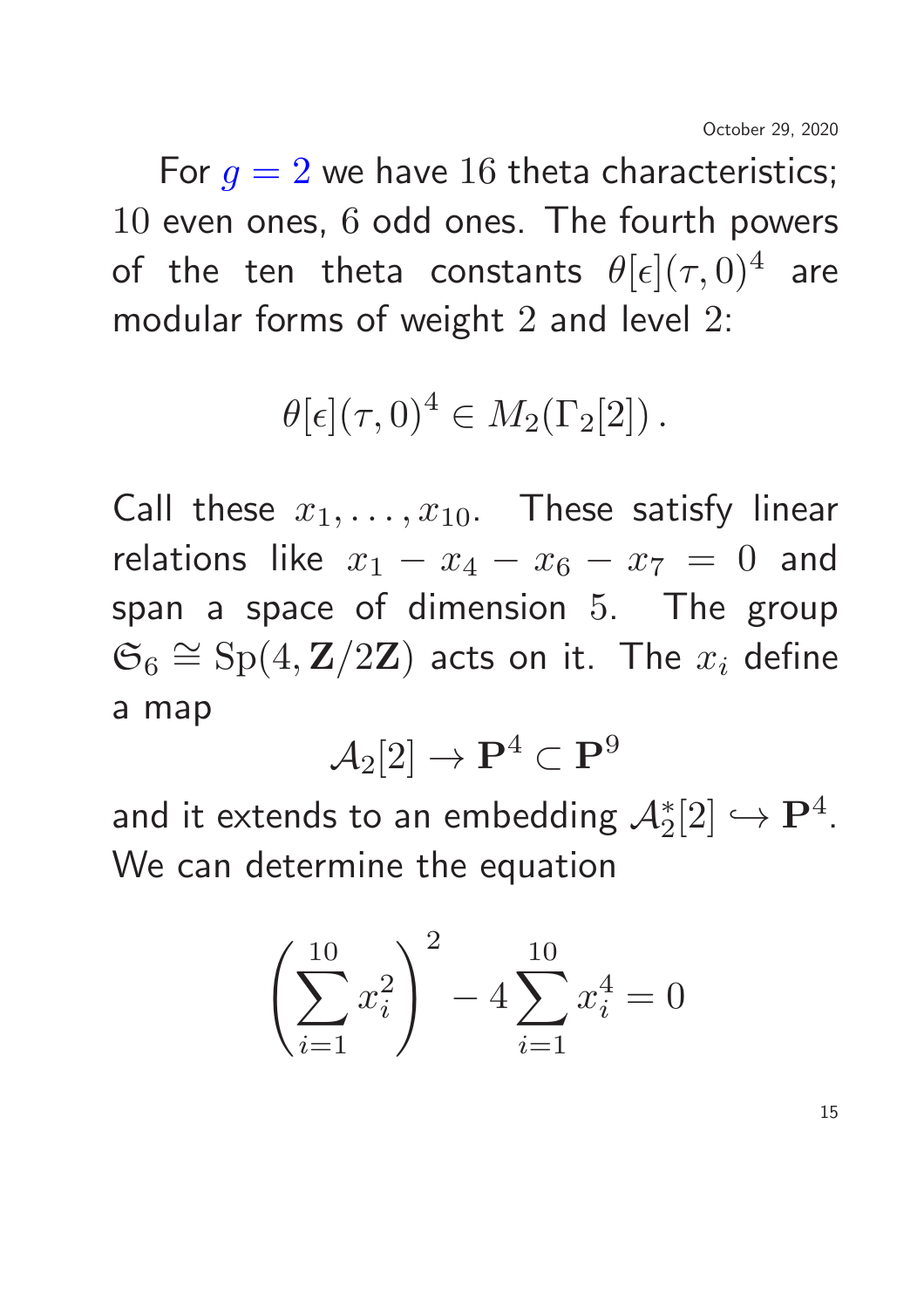and the ring  $R^{ev}[2] = \bigoplus_k M_{2k}(\Gamma_2[2])$  is generated by the  $x_i$ . This variety contains 15 (singular) lines intersecting each other in 15 points that together form the 'boundary'.

There is another model in  $\mathbf{P}^4 \subset \mathbf{P}^5$  given in coordinates  $y_1, \ldots, y_6$  by

$$
\sigma_1 = 0, \quad \sigma_2^2 - 4 \sigma_4 = 0.
$$

with  $\mathfrak{S}_6$  acting by permutation on the  $y_i$ . Then

$$
\prod_{i
$$

defines a  $\mathfrak{S}_6$  anti-invariant modular form  $\chi_{30}$ of weight 30. Multiplied by  $\chi_5$  gives a modular form  $\chi_{35} \in M_{35}(\Gamma_2)$ .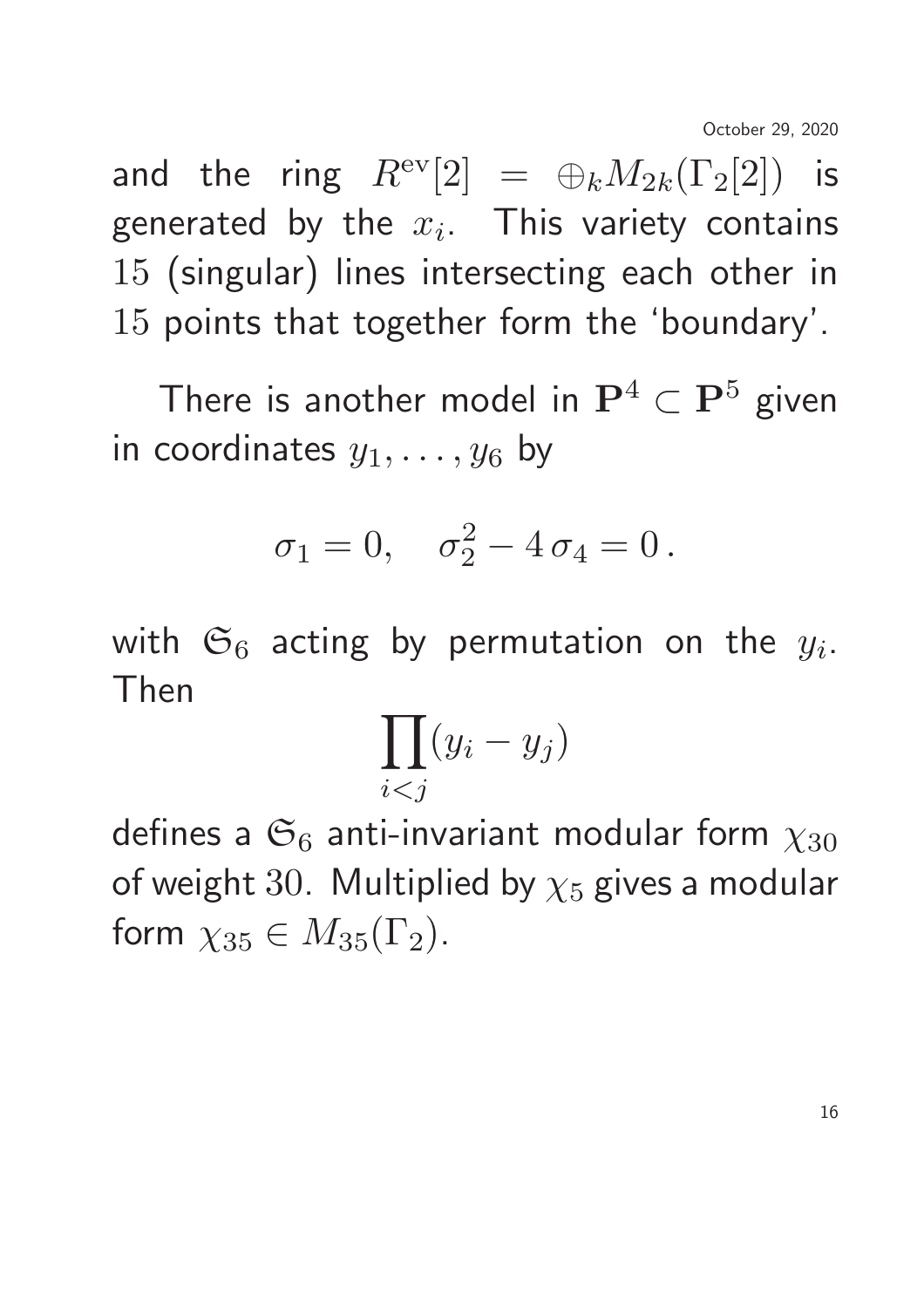The odd theta characteristics are zero for  $z=0$ :  $\theta[\epsilon](\tau,0)=0$ .

Consider for odd  $\epsilon$  the gradient of  $\theta[\epsilon](\tau,z)$ 

$$
\partial\, \theta[\epsilon] := (\frac{\partial}{\partial z_1} \theta[\epsilon], \frac{\partial}{\partial z_2} \theta[\epsilon])_{|(\tau,0)}
$$

This is a vector-valued modular form of "weight  $(1, 1/2)$ ", that is,

$$
\rho(\gamma) = (c\tau + d) \cdot \sqrt{\det(c\tau + d)}
$$

on a congruence subgroup; the group is  $\Gamma_2[4,8]$ .

More generally: the transposed gradients

$$
(\partial \theta[\epsilon]/\partial z_1, \ldots, \partial \theta[\epsilon]/\partial z_g)
$$

defines a holomorphic section of E ⊗  $\det(\mathbf{E})^{1/2}$  on the congruence subgroup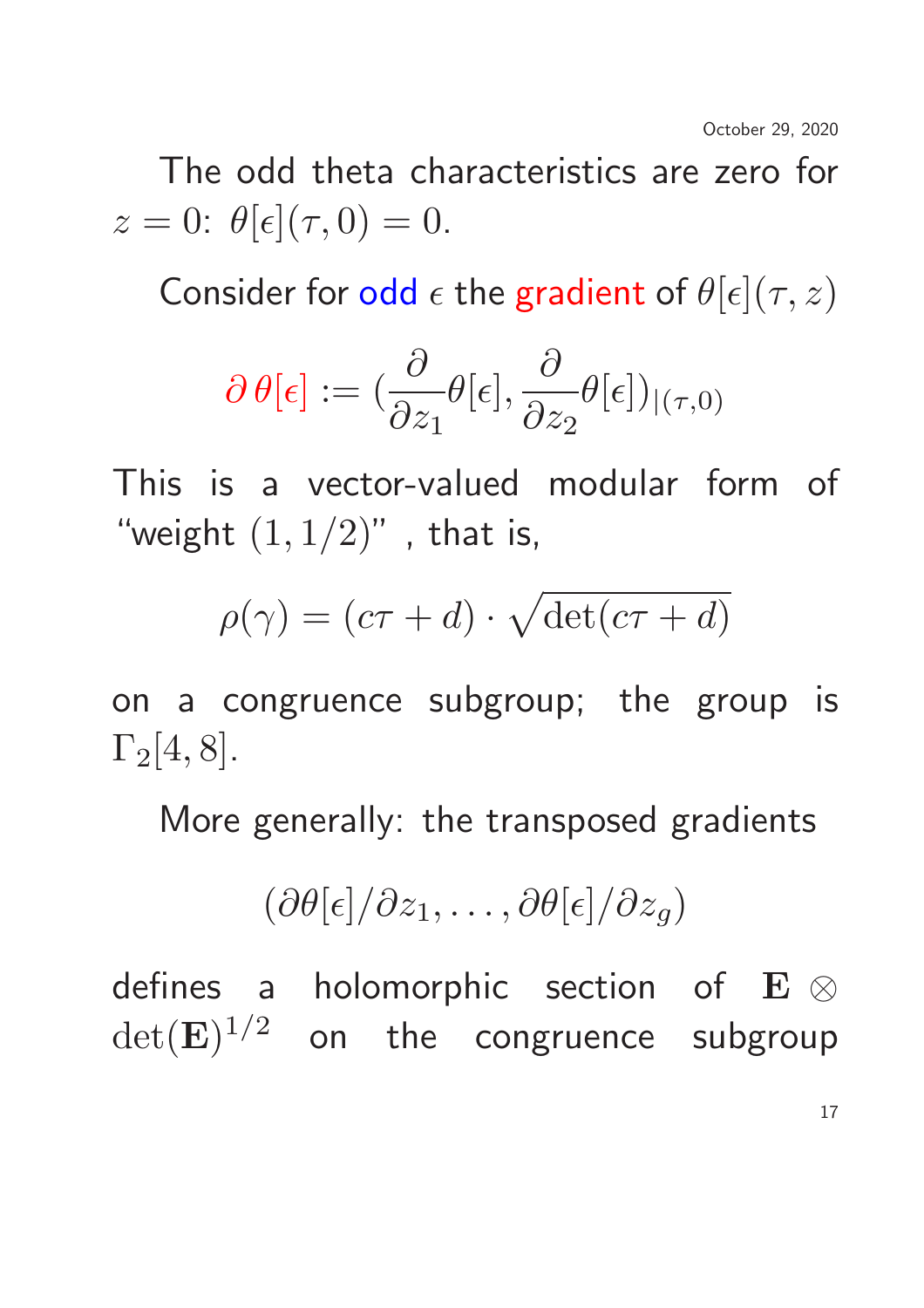$$
\Gamma_g[4,8] \text{ of } \gamma = (a,b;c,d) \text{ satisfying}
$$

 $\gamma \equiv 1_{2g} \mod 4$ , diag(b)  $\equiv 0 \equiv \text{diag}(c) \mod 8$ 

Then one finds

$$
\chi_{6,3} = \prod_{\epsilon \text{ odd}} \partial \theta[\epsilon] \in S_{6,3}(\Gamma_2, \chi)
$$

with  $\chi$  a character and

$$
\chi_{6,8}=\chi_5\cdot \chi_{6,3}\in S_{6,8}(\Gamma_2)
$$

Here  $\rho(\gamma) = \text{Sym}^6(c\tau + d) \det(c\tau + d)^8$ .

Let me give the beginning of the Fourier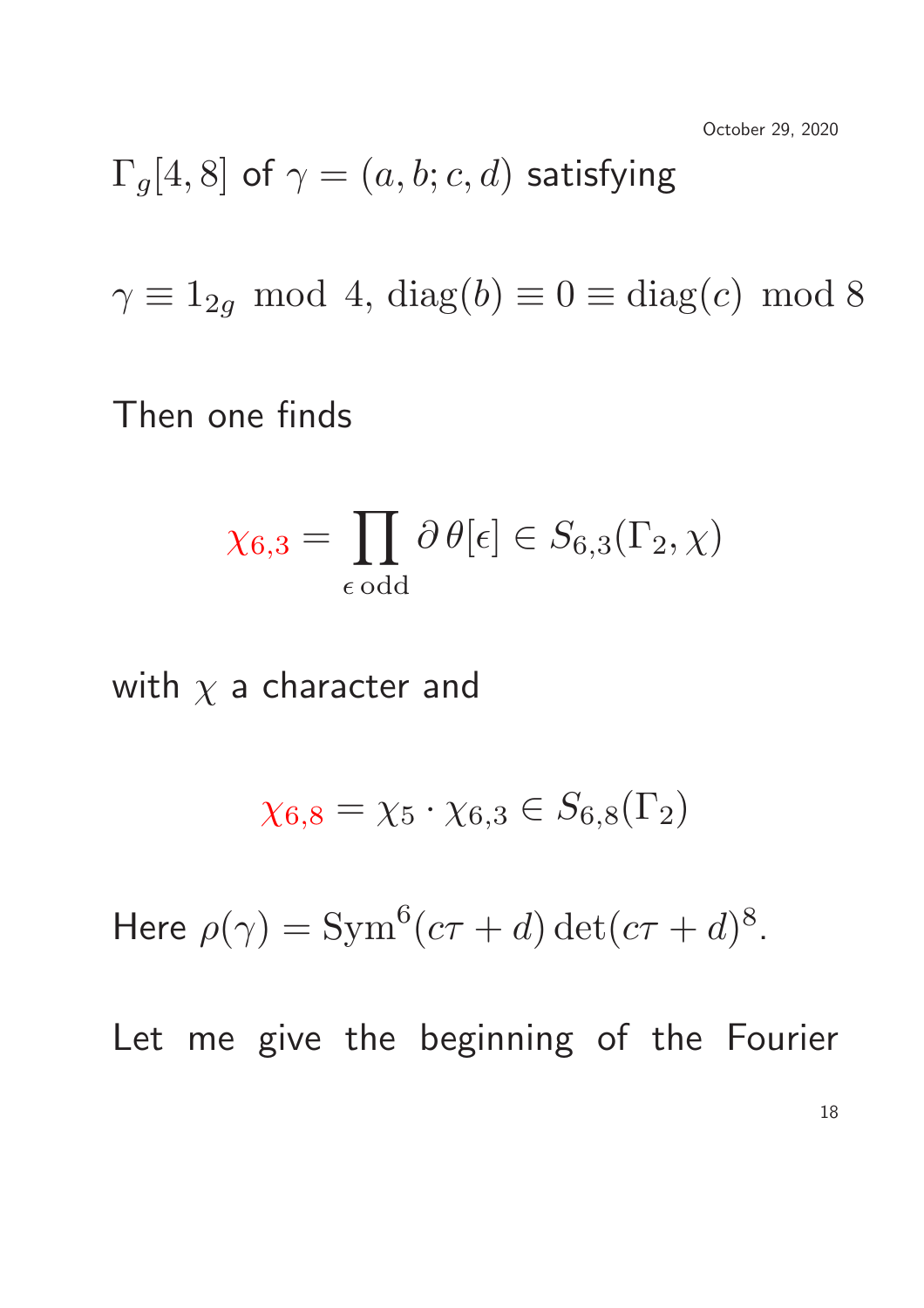series:

$$
\chi_{6,3} = \begin{pmatrix} 0 \\ 0 \\ (R - R^{-1}) \\ (2R + 2R^{-1}) \\ (R - R^{-1}) \\ 0 \\ 0 \end{pmatrix} Q_1 Q_2 + \cdots
$$

where  $Q_1 = e^{\pi i \tau_{11}}, \ Q_2 = e^{\pi i \tau_{22}}$  and  $R=$  $e^{\pi i \tau_{12}}.$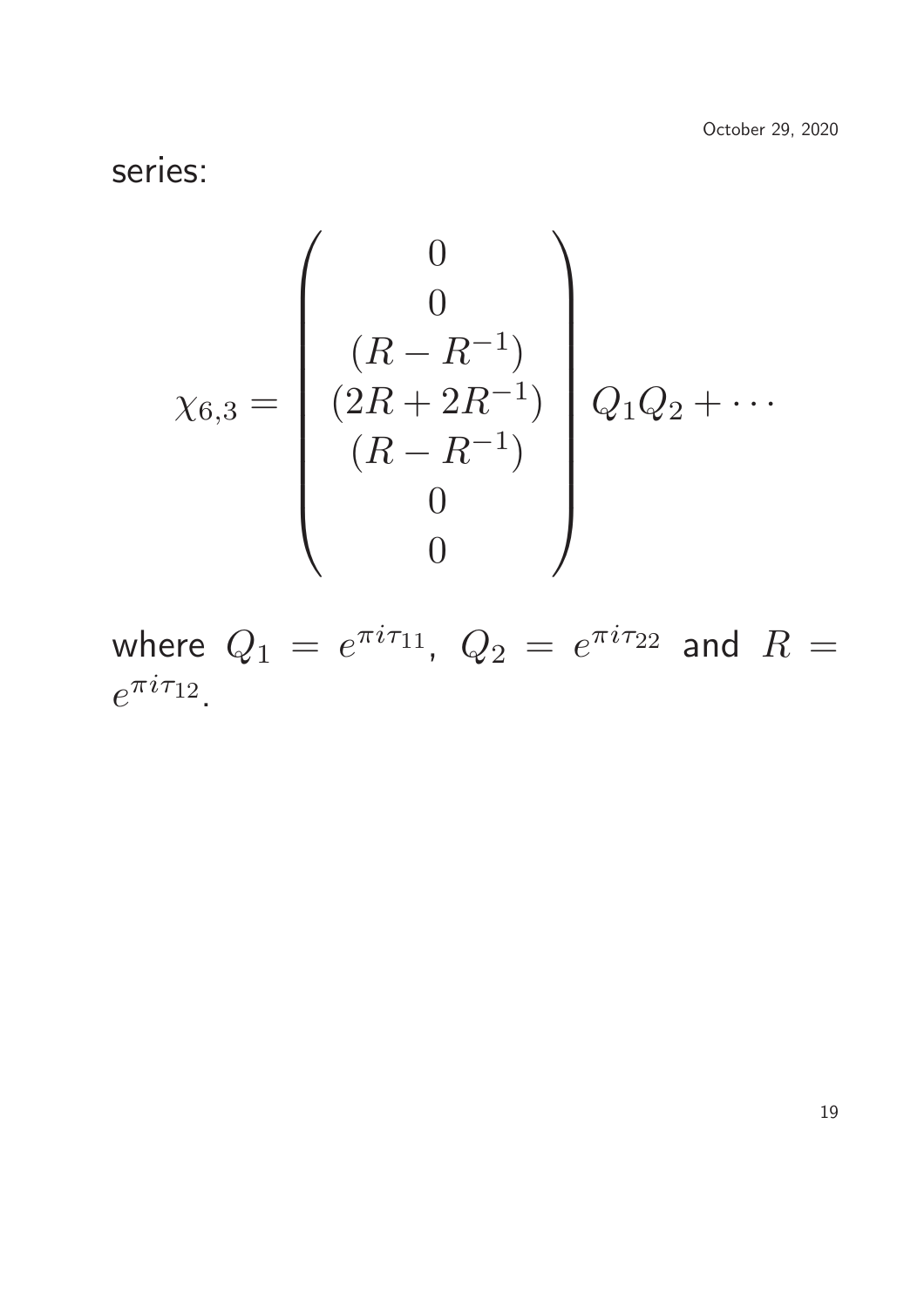## Theta Functions of Unimodular Lattices

Let  $L$  be an even unimodular lattice of rank  $2k$  with  $(,)$  the bilinear form. Define for  $l=(l_1,\ldots,l_g)\in L^g$  the matrix

$$
G_l:=(l_i,l_j)_{1\leq i,j\leq g}
$$

and

$$
\vartheta_L^{(g)}(\tau) := \sum_{l \in L^g} e^{\pi i \text{Tr}(G_l \tau)}, \qquad \tau \in \mathcal{H}_g
$$

We have  $\vartheta^{(g)}_L=\sum a(n)q^n$  with  $a(n) = #\{l \in L^g : G_l = 2 n\}$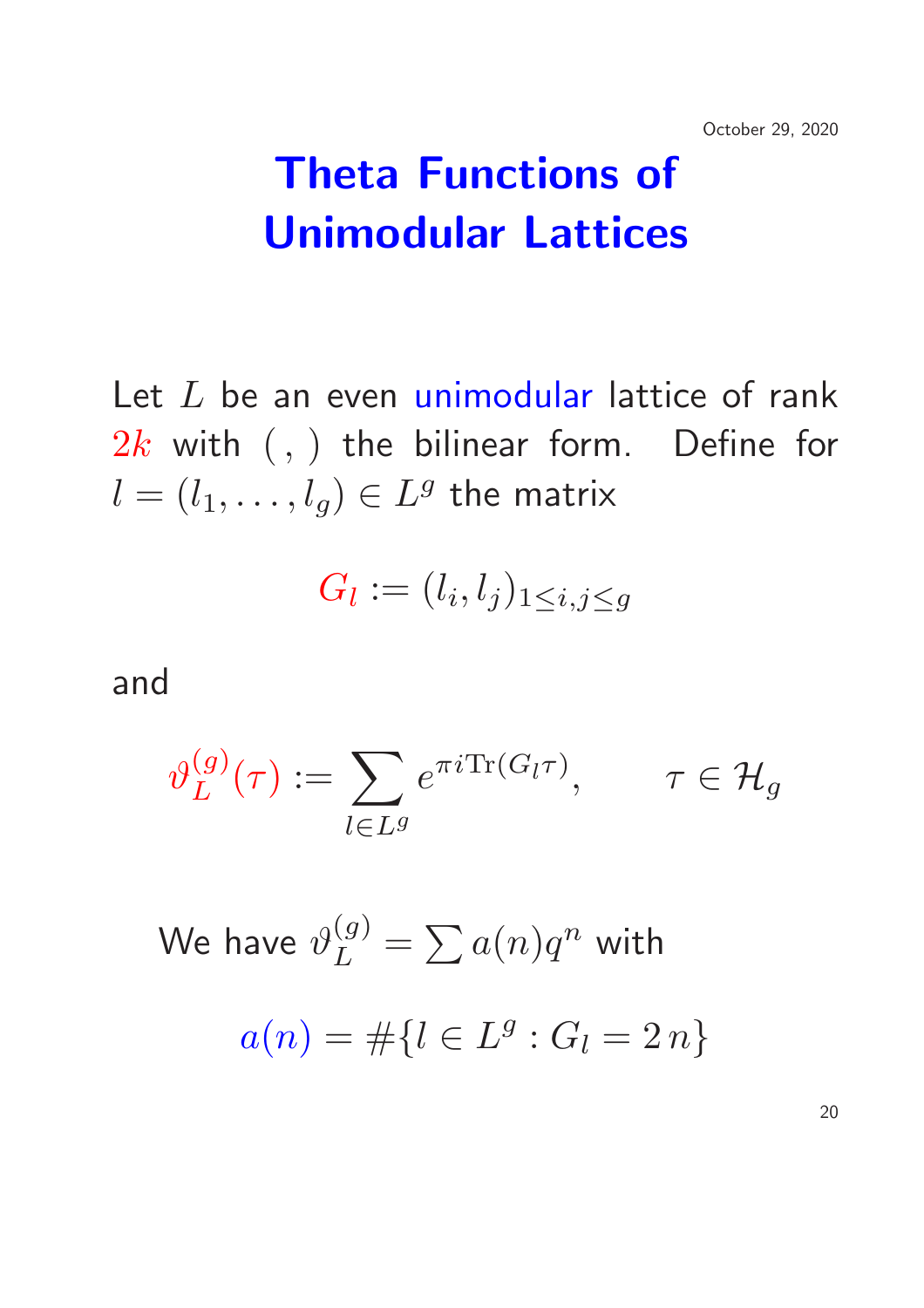# Fact:  $\vartheta_L^{(g)} \in M_k(\Gamma_g)$ .

Proof: Poisson summation formula. In its simplest form this formula says that, if  $f$ :  $\mathbf{R}^n \to \mathbf{C}$  and  $\Lambda \subset \mathbf{R}^n$  is a lattice, we have (provided all expressions converge)

$$
\sum_{l \in \Lambda} f(\lambda) = \frac{1}{\text{vol}(\mathbf{R}^n/\Lambda)} \sum_{\mu \in \Lambda^{\vee}} \hat{f}(\mu)
$$

with  $\hat{f}(y) = \int_{\mathbf{R}^n} f(x) e^{-2\pi i x \cdot y} dx$  with  $\Lambda^\vee$  the dual lattice.

**Remark 1.** We have  $2k \equiv 0 \pmod{8}$ .

We note

$$
\Phi(\vartheta_L^{(g)})=\vartheta_L^{(g-1)}
$$

.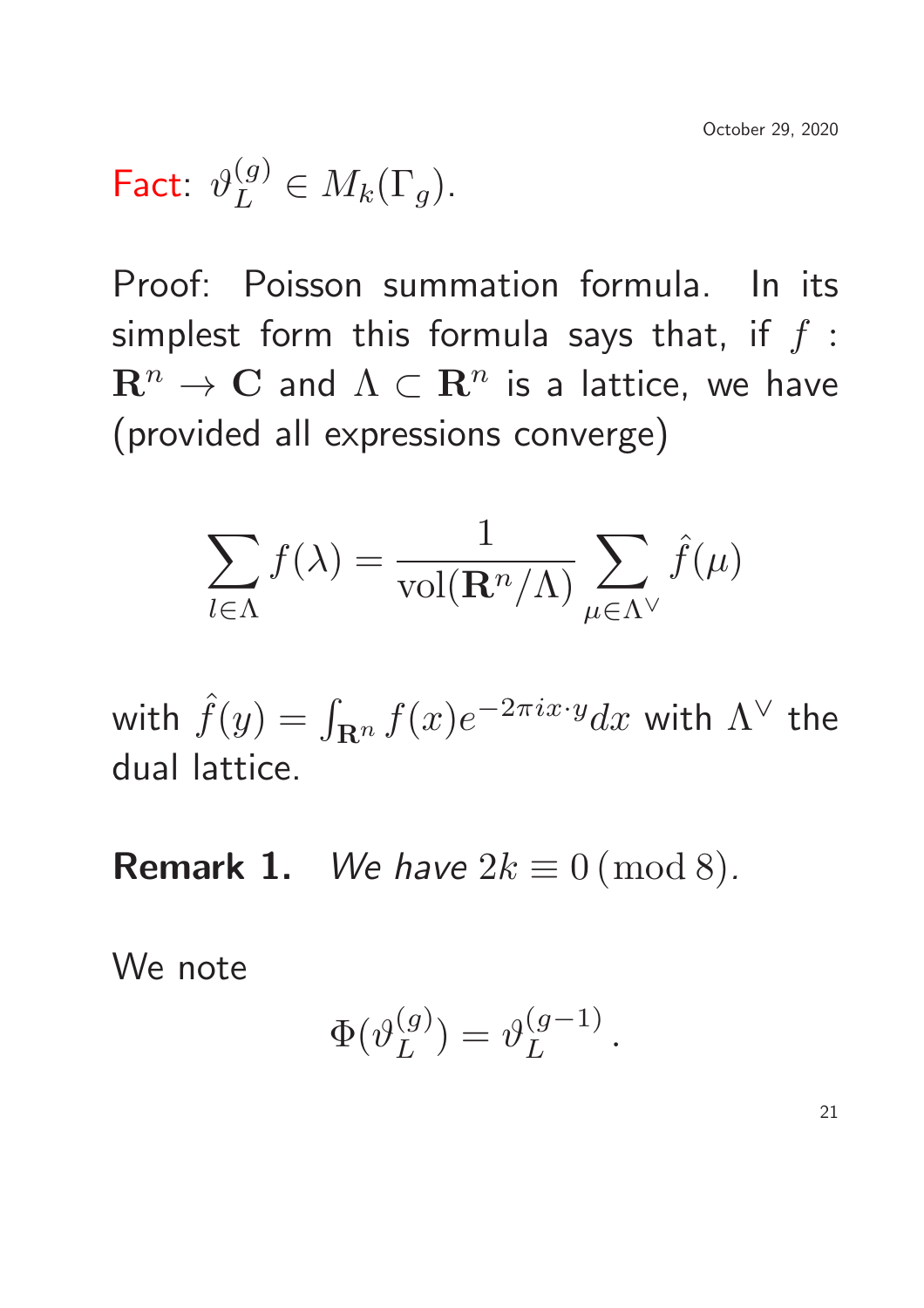Example:

$$
E_8 = \{ v \in \mathbf{Z}^8 + (\mathbf{Z} + \frac{1}{2})^8 : \sum_i v_i = \text{even} \}
$$

Then for  $g = 1, 2, 3$ 

 $\vartheta^{(g)}_{E_{\infty}}$  $E_8$  $=$  weight 4 Eisenstein series of degree  $g$ 

For  $2k = 16$  there are two isomorphism classes of even unimodular lattices  $L_1 = E_8 \oplus E_8$  and  $L_2 = E_{16}$ . We consider

$$
\vartheta_{L_1}^{(g)} - \vartheta_{L_2}^{(g)} \in M_k(\Gamma_g)
$$

Then this is zero for  $g = 1, 2, 3$ . But for  $g = 4$ 

$$
0 \neq \vartheta_{L_1}^{(g)} - \vartheta_{L_2}^{(g)} \in S_8(\Gamma_4)
$$

This form is called the Schottky form  $\phi_8$ .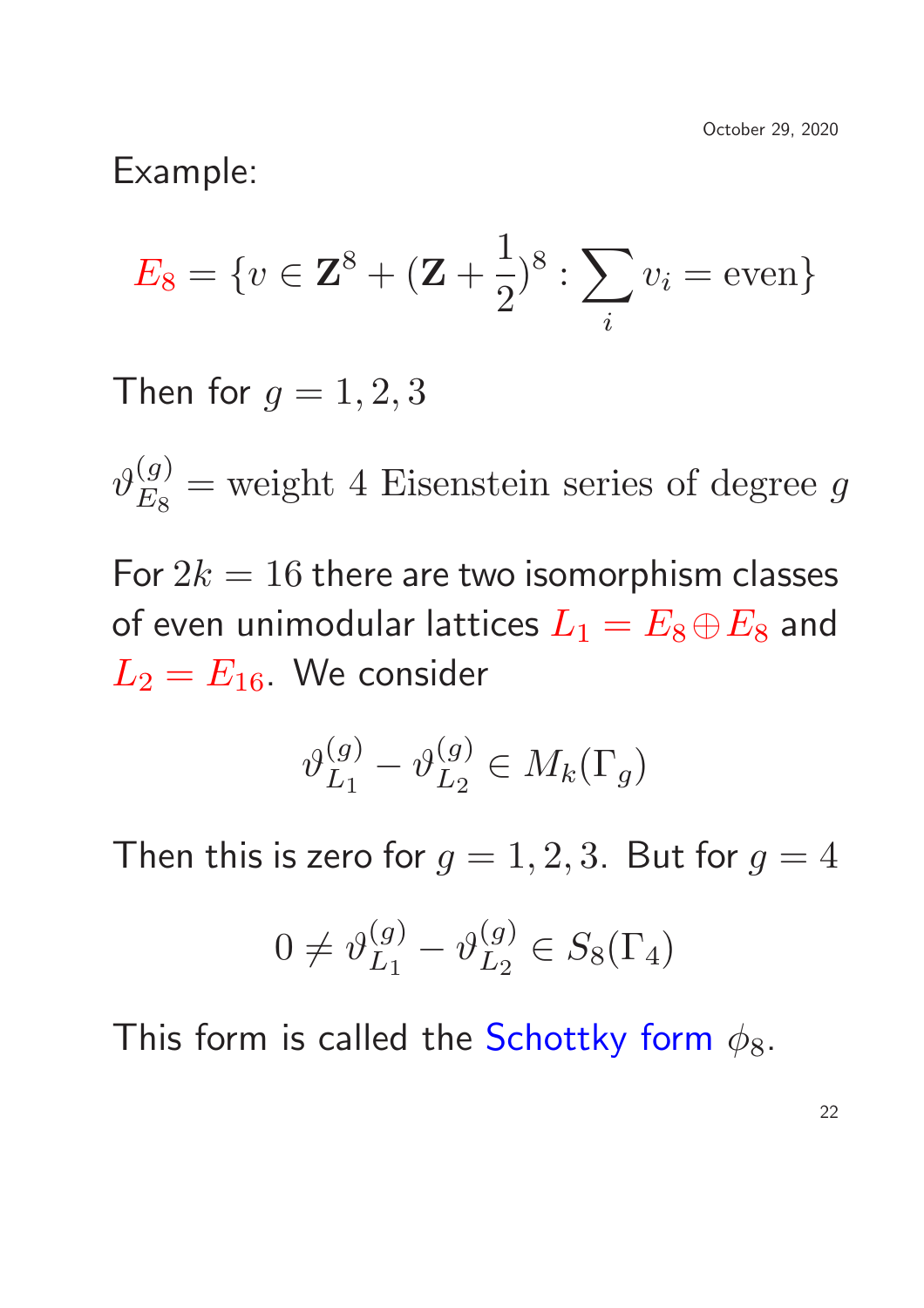Consider

 $t : \mathcal{M}_4 \to \mathcal{A}_4 = \Gamma_4 \backslash \mathcal{H}_4$ ,  $C \mapsto \text{Jac}(C)$ 

the Torelli map with  $\mathcal{M}_4$  the moduli space of smooth curves of genus 4. Note  $\dim \mathcal{M}_4 = 9$ , dim  $A_4 = 10$ .

Then  $\phi_8$  vanishes on the image of t.

In rank 24 there are 24 isomorphism classes of even unimodular lattices: the Niemeier lattices. Hence we get 24 theta functions

$$
\vartheta_{L_i}^{(g)}, \qquad i = 1, \ldots, 24.
$$

One of these without vectors of length 2 is the Leech lattice.

Others include  $24A_1$ ,  $12A_2$ ,...,  $D_{24}$ .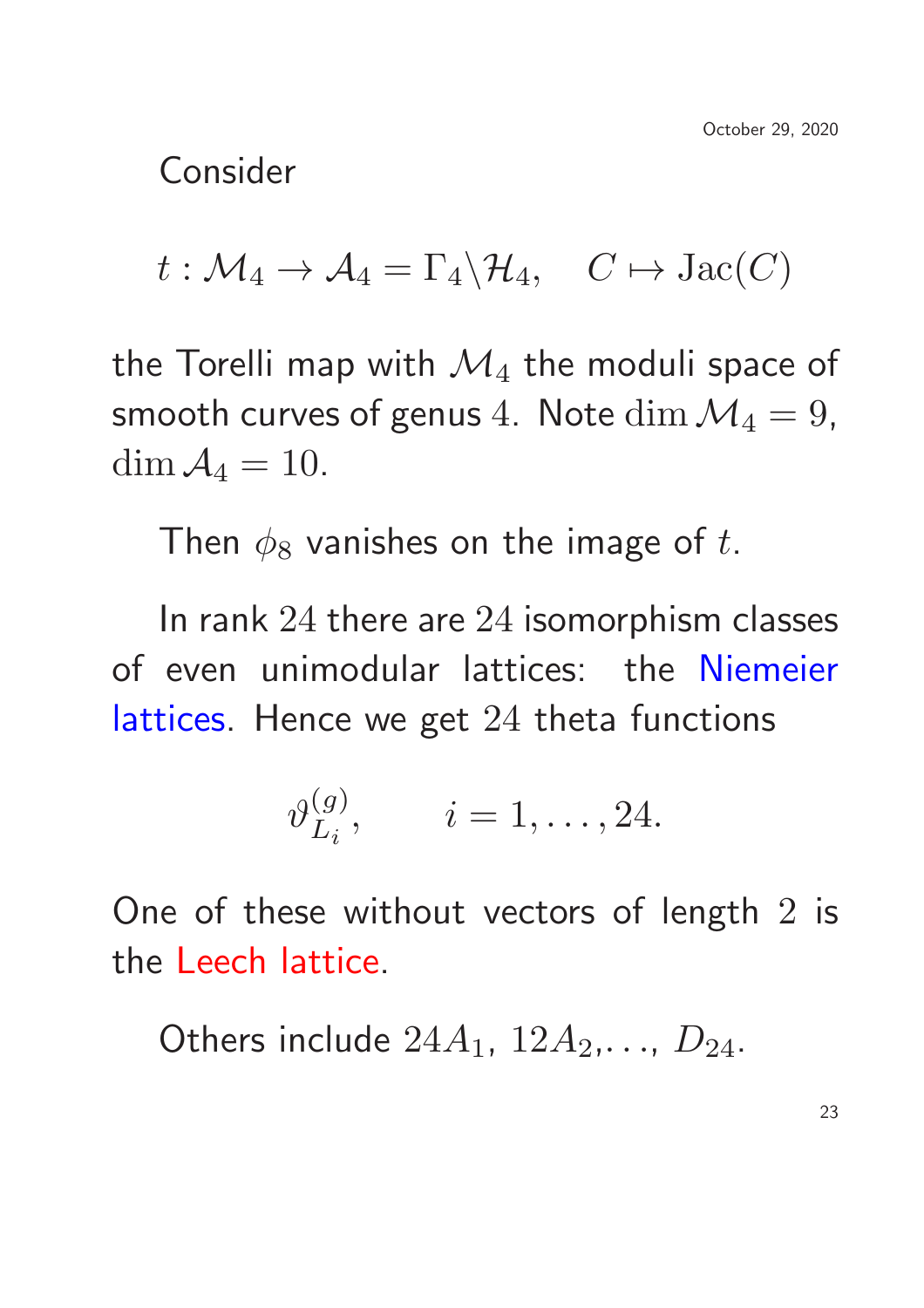October 29, 2020

The Fourier coefficient  $a(n)$  of  $\vartheta^{(g)}_{Ln}$  $L_i$ is

$$
a(n) = \# \text{Aut}(\mathbf{Z}^g, 2n) \cdot m(L_i, n)
$$

with  $m(L_i,n)$   $\,=\,$  number of sublattices isomorphic to  $\mathbf{Z}^{g}$  with bilinear form  $2n$ .

One can show that these 24 theta series are linearly dependent for  $g < 12$ , but independent for  $g \ge 12$ 

**Example 1.** Let  $L_1$ =Leech,  $L_2 = 24A_1$  and  $L_3 = 12A_2$ . We then have

$$
\Delta = \frac{1}{48} (\vartheta_{L_2}^{(1)} - \vartheta_{L_1}^{(1)}) \,.
$$

And for  $g = 2$ :

$$
\chi_{12} = \frac{1}{288} (\vartheta_{L_1}^{(2)} - 3\vartheta_{L_2}^{(2)} + 2\vartheta_{L_3}^{(2)})
$$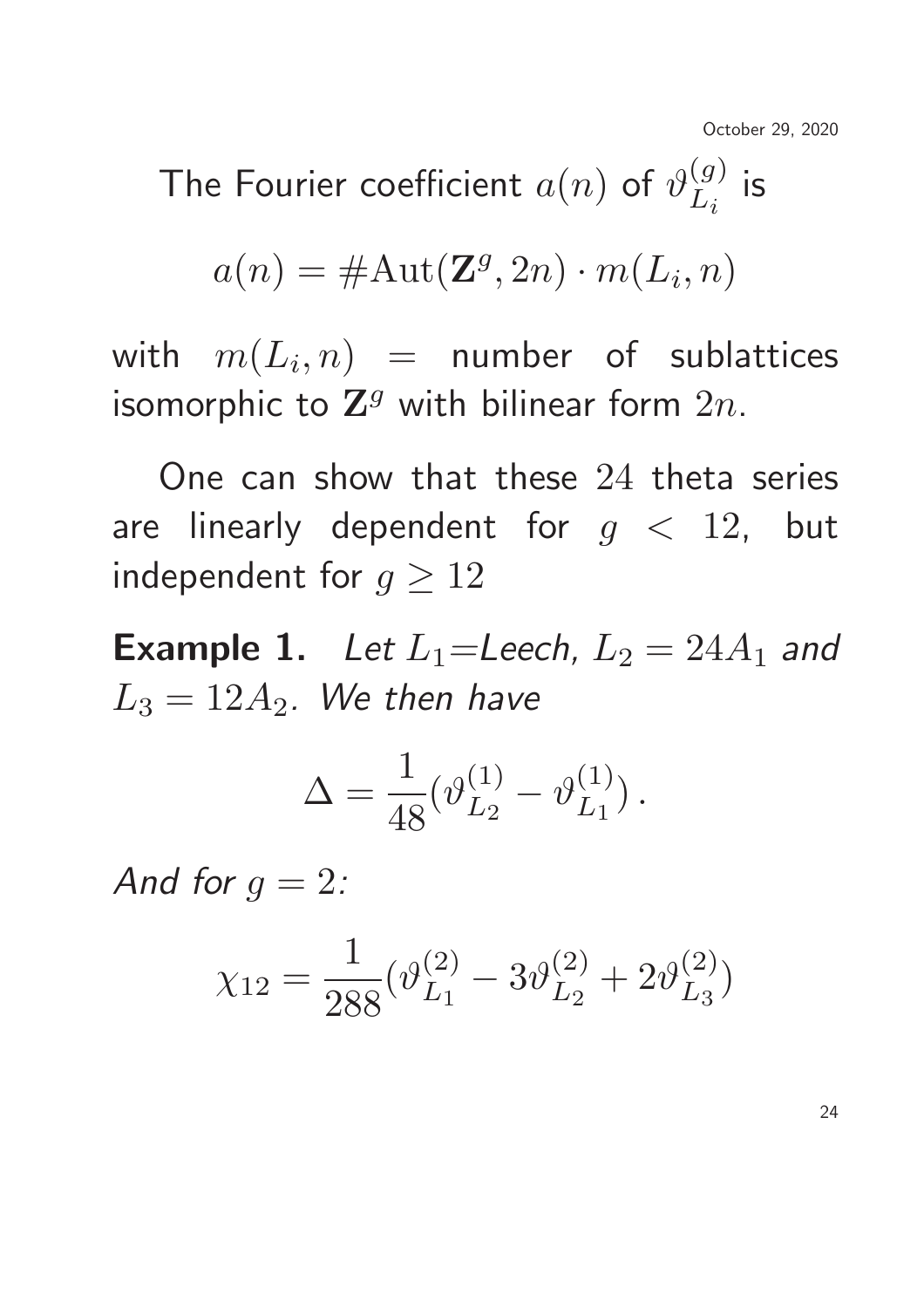Let  $\mathcal{L}_n$  be the set isometry classes of even unimodular lattices of rank  $n$ . This is a finite set. Let  $\mathbf{C}[\mathcal{L}_n]$  be the vectorspace generated by the elements of  $\mathcal{L}_n$ .

We get a map

$$
\theta_g: \mathbf{C}[\mathcal{L}_n] \to M_{n/2}(\Gamma_g), \quad L \mapsto \vartheta_L^{(g)}.
$$

We have

$$
\ker \theta_g \subseteq \ker \theta_{g-1}
$$

giving a filtration on  $\mathbf{C}[\mathcal{L}_n]$ . For  $g \geq n$  the map  $\theta_g$  is injective.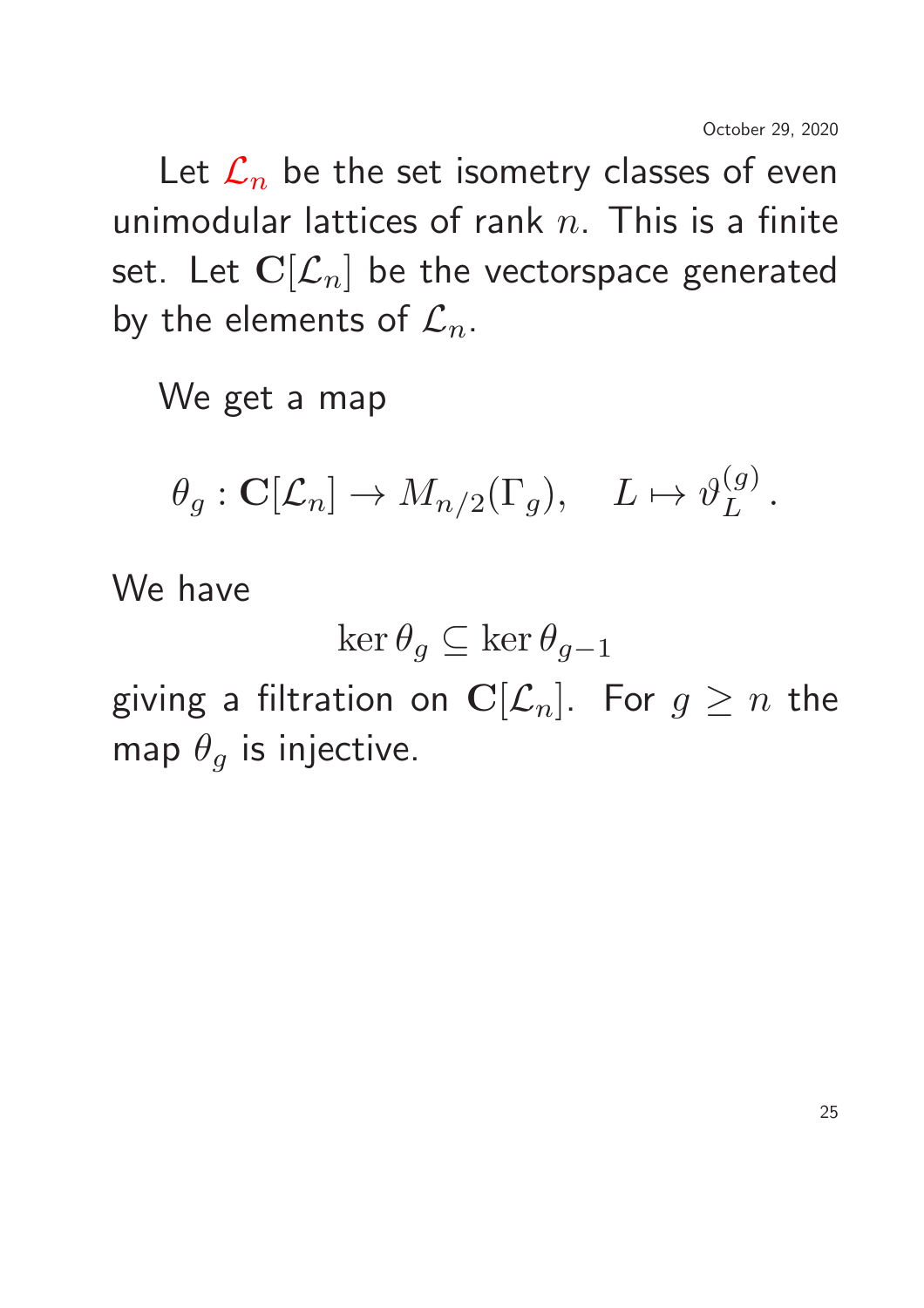October 29, 2020

Theorem 1. (Chenevier-Lannes) The map

### $\theta_q : \mathbf{C}[\mathcal{L}_{24}] \to M_{12}(\Gamma_q)$

is surjective and induces and isomorphism  $\ker \theta_{g-1}/\ker \theta_{g}$ ∼  $-\rightarrow$   $S_{12}(\Gamma_g)$  for  $g \leq 12$ . The dimensions are given in the following table.

|                         |                | $\overline{2}$ | 3              |       | $\mathcal{C}$  |    |
|-------------------------|----------------|----------------|----------------|-------|----------------|----|
| $\dim S_{12}(\Gamma_g)$ |                |                |                | $2\,$ | $\overline{2}$ | 3  |
| dim $M_{12}(\Gamma_g)$  | $\overline{2}$ | 3              |                | 6     |                | 11 |
|                         |                |                |                |       |                |    |
|                         |                |                |                | 10    |                | 12 |
| dim $S_{12}(\Gamma_g)$  | 3              |                | $\overline{2}$ |       |                |    |
| dim $M_{12}(\Gamma_q)$  | 14             | 18             | 20             | 22    | 23             |    |